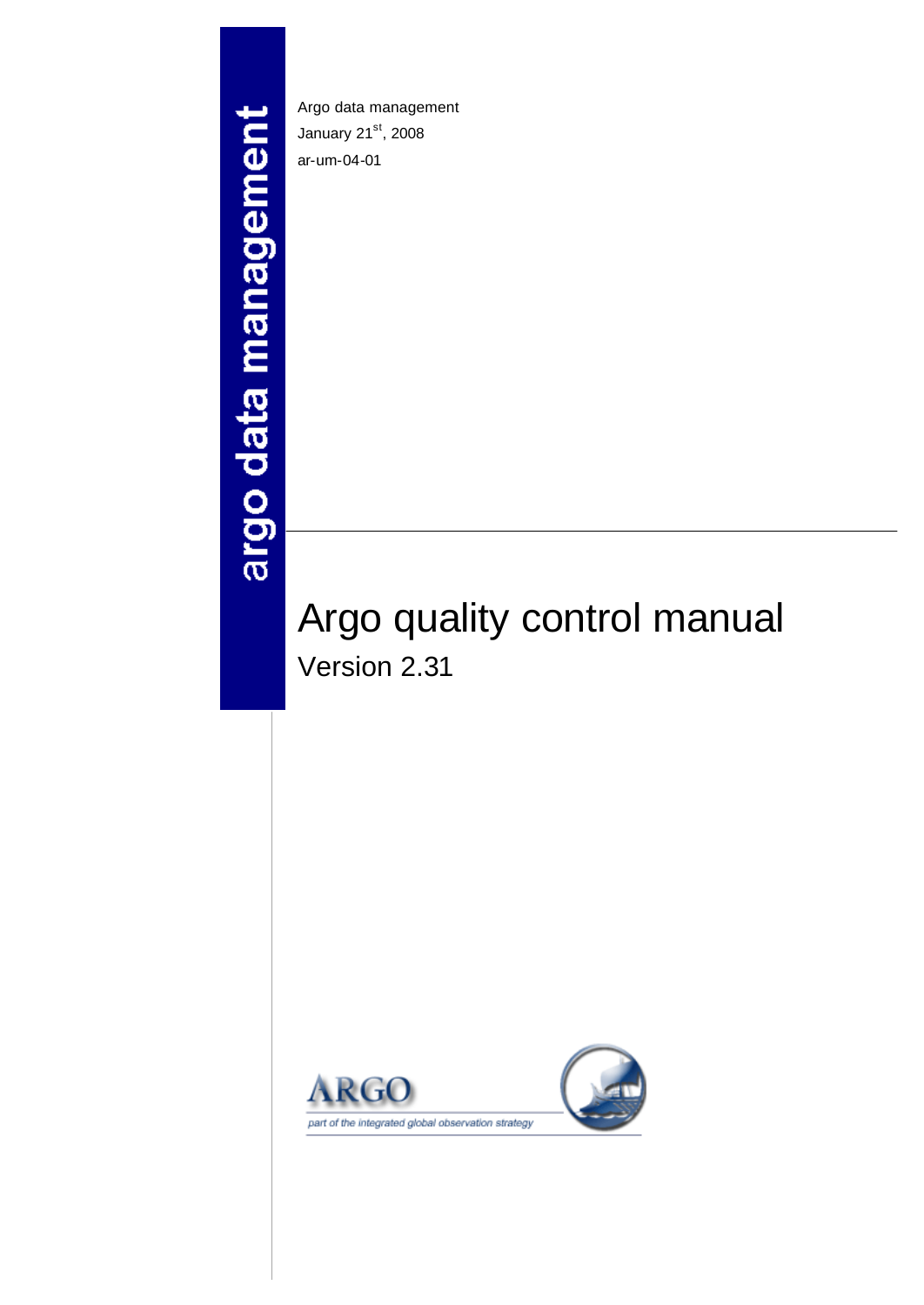# **Table of contents**

| <b>INTRODUCTION</b> |
|---------------------|
|---------------------|

| 2.        | <b>REAL-TIME QUALITY CONTROLS</b>                                         | 5         |
|-----------|---------------------------------------------------------------------------|-----------|
| 2.1.      | ARGO REAL-TIME QUALITY CONTROL TEST PROCEDURES ON VERTICAL PROFILES       | 5         |
| 2.1.1.    | <b>INTRODUCTION</b>                                                       | 5         |
| 2.1.2.    | <b>QUALITY CONTROL TESTS</b>                                              | 6         |
|           | 2.1.3. TESTS APPLICATION ORDER                                            | 12        |
|           | 2.1.4. QUALITY CONTROL FLAG APPLICATION POLICY                            | 12        |
| 2.2.      | ARGO REAL-TIME QUALITY CONTROL TEST PROCEDURES ON TRAJECTORIES            | 13        |
| 2.3.      | ARGO REAL-TIME SALINITY ADJUSTMENT ON VERTICAL PROFILES                   | 15        |
| <u>3.</u> | <b>DELAYED-MODE QUALITY CONTROLS</b>                                      | 16        |
| 3.1.      | <b>DELAYED-MODE PROCEDURES FOR PRESSURE</b>                               | 16        |
| 3.2.      | <b>DELAYED-MODE PROCEDURES FOR TEMPERATURE</b>                            | 16        |
| 3.3.      | <b>DELAYED-MODE PROCEDURES FOR SALINITY</b>                               | 17        |
| 3.3.1.    | <b>INTRODUCTION</b>                                                       | 17        |
| 3.3.2.    | QUALITY CONTROL AND THE SEMI-AUTOMATIC PART                               | 18        |
| 3.3.3.    | SPLITTING THE FLOAT SERIES AND LENGTH OF CALIBRATION WINDOW               | 19        |
| 3.3.4.    | THE PI EVALUATION PART                                                    | 20        |
| 3.3.5.    | ASSIGNING ADJUSTED SALINITY, ERROR ESTIMATES, AND QC FLAGS                | 21        |
| 3.3.6.    | <b>SUMMARY FLOWCHART</b>                                                  | 24        |
| 3.3.7.    | TIMEFRAME FOR AVAILABILITY OF DELAYED-MODE SALINITY DATA                  | 25        |
| 3.3.8.    | <b>REFERENCES</b>                                                         | 25        |
| 3.4.      | <b>COMPULSORY VARIABLES TO BE FILLED IN A D FILE</b>                      | 26        |
| 3.4.1.    | <b>MEASUREMENTS FOR EACH PROFILE</b>                                      | 26        |
| 3.4.2.    | SCIENTIFIC CALIBRATION INFORMATION FOR EACH PROFILE                       | 26        |
| 3.4.3.    | OTHER VARIABLES IN THE NETCDF FILE                                        | 27        |
| <u>4.</u> | <b>APPENDIX</b>                                                           | <u>28</u> |
| 4.1.      | REFERENCE TABLE 2: ARGO QUALITY CONTROL FLAG SCALE                        | 28        |
| 4.2.      | <b>REFERENCE TABLE 2A: PROFILE QUALITY FLAGS</b>                          | 29        |
| 4.3.      | <b>COMMON INSTRUMENT ERRORS AND FAILURE MODES</b>                         | 30        |
| 4.4.      | <b>CRITERIA FOR PROFILES TO BE RETAINED IN AN ARGO REFERENCE DATABASE</b> | 32        |
| 4.5.      | <b>CHECKS FOR D FILES AT THE GDACS</b>                                    | 33        |

**1. 1. 1. International** *A*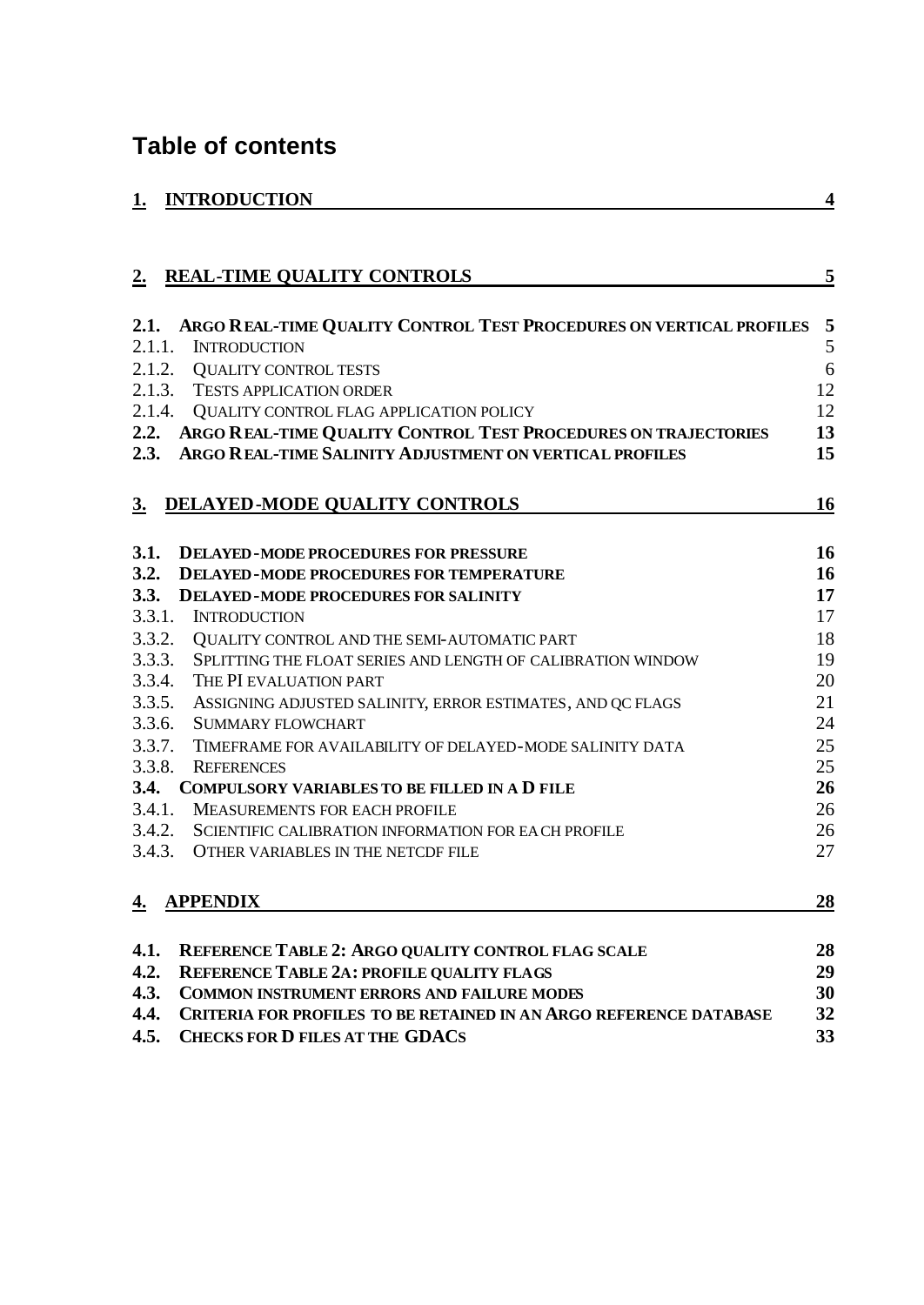# **History**

| <b>Date</b>                                       | <b>Comment</b>                                                                                                         |  |  |
|---------------------------------------------------|------------------------------------------------------------------------------------------------------------------------|--|--|
| 01/01/2002                                        | Creation of the document                                                                                               |  |  |
| 28/03/2003                                        | Changed lower limit of temperature in Med to 10.0                                                                      |  |  |
| 08/06/2004                                        | Modified spike and gradient tests according to advice from Yasushi                                                     |  |  |
|                                                   | and added inversion test                                                                                               |  |  |
| 24/10/2003                                        | Real-time qc test 15 and 16 proposed at Monterey data-                                                                 |  |  |
|                                                   | management meeting, test 10 removed                                                                                    |  |  |
| 07/10/2004                                        | 1. Real-time and delayed mode manuals merged in "Argo quality                                                          |  |  |
|                                                   | control manual"                                                                                                        |  |  |
|                                                   | 2. Frozen profile real time qc test 17 proposed at Southampton data                                                    |  |  |
|                                                   | management meeting.                                                                                                    |  |  |
|                                                   | 3. Deepest pressure real time qc test 18 proposed at Southampton<br>data management meeting.                           |  |  |
|                                                   | 4. Order list for the real time qc tests                                                                               |  |  |
|                                                   | 5. "Regional Global Parameter Test" renamed "Regional range test",                                                     |  |  |
|                                                   | test 7                                                                                                                 |  |  |
|                                                   | 6. Grey list naming convention and format, test 15                                                                     |  |  |
|                                                   | 7. Real time qc on trajectories                                                                                        |  |  |
| 23/11/2004                                        | §1 : new introduction from Annie Wong                                                                                  |  |  |
|                                                   | §4 : delayed mode quality control manual from Annie Wong                                                               |  |  |
| 26/11/2004                                        | §3 : update of summary flow for delayed mode qc chart p. 21                                                            |  |  |
| 31/08/2005<br>§2.2 : update on test 17, visual qc |                                                                                                                        |  |  |
| 17/11/2005                                        | §2.3 : added a section on real-time salinity adjustment.                                                               |  |  |
|                                                   | §3.1 : added usage of SURFACE PRESSURE from APEX floats.                                                               |  |  |
|                                                   | §3.3.5 : added some more guidelines for PSAL_ADJUSTED_QC =<br>'2'.                                                     |  |  |
|                                                   | §3.3.8 : clarified that PROFILE_ <param/> _QC should be                                                                |  |  |
|                                                   | recomputed when <param/> _ADJUSTED_QC becomes available.                                                               |  |  |
|                                                   | See p.24.                                                                                                              |  |  |
| 16/10/2006                                        | §3 : updated Delayed-Mode section based on DMQC-2 Workshop                                                             |  |  |
| 20/11/2006                                        | §2.1.2 : test 19; deepest pressure delta set to 10%                                                                    |  |  |
|                                                   | §2.1.2 : test 14; density inversion test applied downward and upward                                                   |  |  |
| 14/11/2007                                        | §2.1.2 : test 6 : minimum salinity set to 2 PSU instead of 0 PSU.                                                      |  |  |
|                                                   | §2.1.2 : test 7 : minimum salinity set to 2 PSU instead of 0 PSU.                                                      |  |  |
|                                                   | This change was decided during ADMT8 in Hobart.                                                                        |  |  |
| 14/11/2007                                        | §3.3.1 : use "known pressure drift" instead of delta P > 5dbar.                                                        |  |  |
| 14/11/2007                                        | This change was decided during AST-8 meeting in Paris.<br>§3.3.2 : delayed mode operators can edit real-time QC flags. |  |  |
|                                                   | This change was decided during ADMT8 in Hobart.                                                                        |  |  |
| 14/11/2007                                        | $§1.2.4$ : values with a QC flag = 4 are ignored by quality control                                                    |  |  |
|                                                   | tests.                                                                                                                 |  |  |
|                                                   | This change was decided during ADMT8 in Hobart.                                                                        |  |  |
| 14/11/2007                                        | §2.1.4 : when salinity is calculated from conductivity parameter, if                                                   |  |  |
|                                                   | temperature is flagged wrong then salinity is flagged wrong.                                                           |  |  |
|                                                   | This change was decided during ADMT8 in Hobart.                                                                        |  |  |
| 21/01/2008                                        | §2.2 : test test 6 : minimum salinity set to 2 PSU instead of 0 PSU                                                    |  |  |
|                                                   | §2.2 : test test 7 : minimum salinity set to 2 PSU instead of 0 PSU                                                    |  |  |
|                                                   | §3.3.2 : "unappropriatly" changed to "inappropriately"                                                                 |  |  |

# **Authors**

Annie Wong, Robert Keeley, Thierry Carval, and the Argo Data Management Team.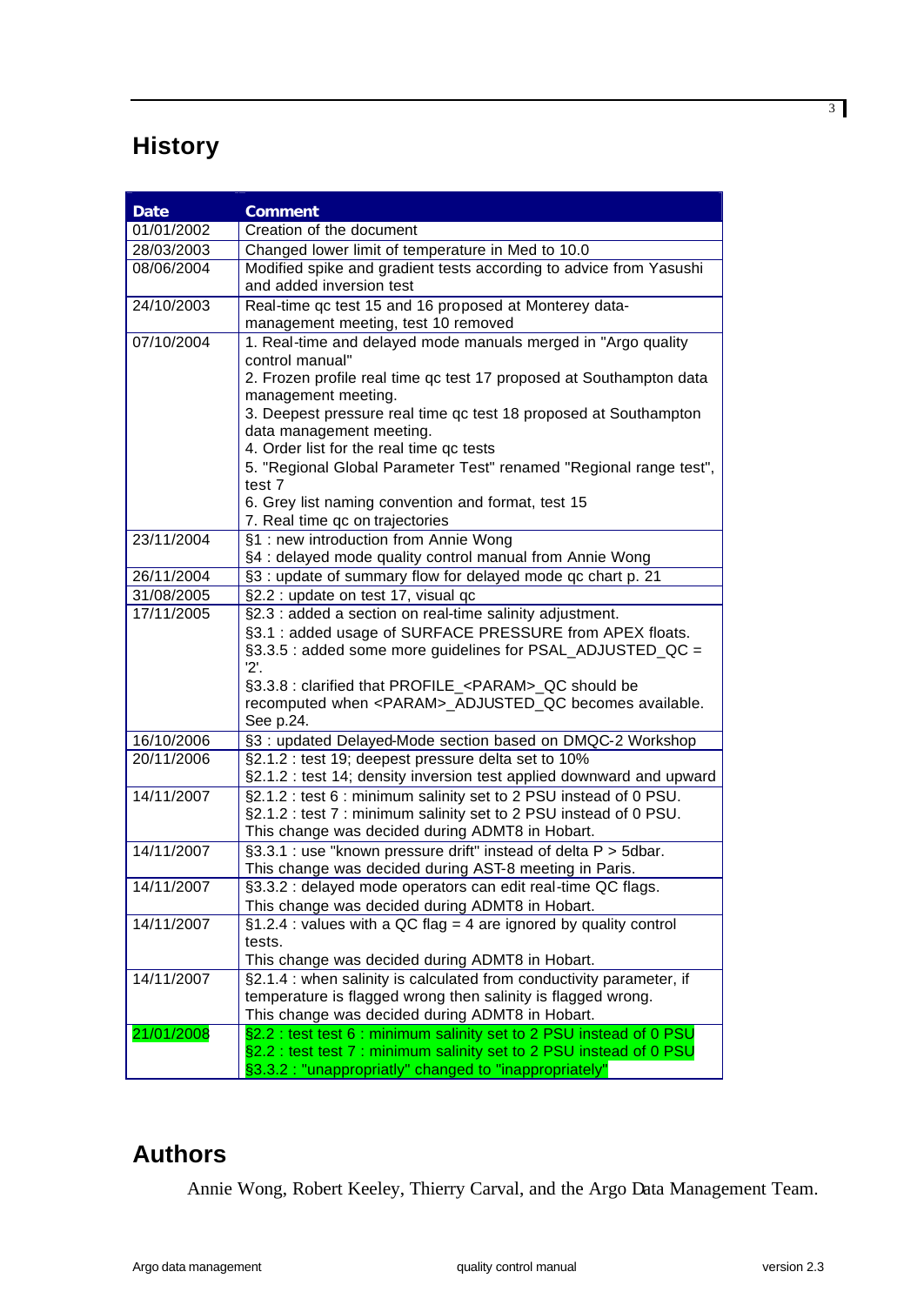# **1. Introduction**

This document is the Argo quality control user's manual.

The Argo data system has three levels of quality control.

- The first level is the real-time system that performs a set of agreed checks on all float measurements. Real-time data with assigned quality flags are available to users within the 24-48 hrs timeframe.
- The second level of quality control is the delayed-mode system.
- The third level of quality control is regional scientific analyses of all float data with other available data. The procedures for regional analyses are still to be determined.

This document contains the description of the Argo real-time and delayed-mode procedures.

Please note that at the present time, quality control procedures exist only for the parameters JULD, LATITUDE, LONGITUDE, PRES, TEMP, and PSAL. There is currently no recommended qc method for any other parameters, such as DOXY, that are reported in the Argo netCDF files.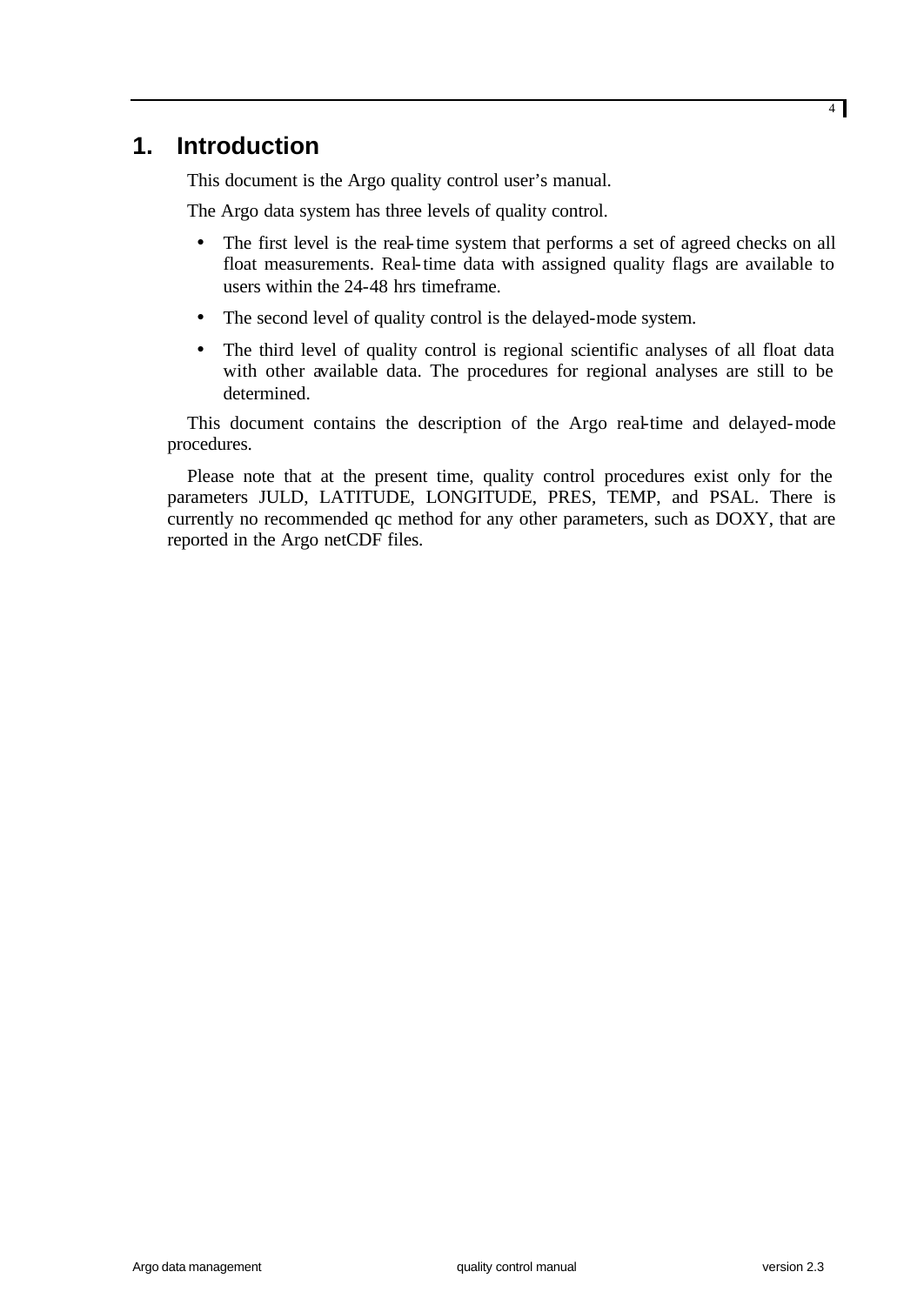# **2. Real-time quality controls**

# **2.1. Argo Real-time Quality Control Test Procedures on vertical profiles**

# 2.1.1. Introduction

Because of the requirement for delivering data to users within 24 hours of the float reaching the surface, the quality control procedures on the real-time data are limited and automatic. The test limits are briefly described here. More detail on the tests can be found in IOC Manuals and Guides #22 or at

http://www.meds-sdmm.dfo-mpo.gc.ca/ALPHAPRO/gtspp/gcmans/MG22/guide22\_e.htm

Note that some of the test limits used here and the resulting flags are different from what is described in IOC Manuals and Guides #22.

If data from a float fail these tests, those data will not be distributed on the GTS. However, all of the data, including those having failed the tests, should be converted to the appropriate netCDF format and forwarded to the Global Argo Servers.

Presently, the TESAC code form is used to send the float data on the GTS (see http://www.meds-sdmm.dfo-mpo.gc.ca/meds/Prog\_Int/J-COMM/J-COMM\_e.htm). This code form only handles profile data and reports observations as a function of depth not pressure. It is recommended that the UNESCO routines be used to convert pressure to depth (Algorithms for computation of fundamental properties of seawater, N.P. Fofonoff and R.C. Millard Jr., UNESCO Technical Papers in Marine Science #44, 1983). If the position of a profile is deemed wrong, or the date is deemed wrong, or the platform identification is in error then none of the data should be sent on the GTS. For other failures, only the offending values need be removed from the TESAC message. The appropriate actions to take are noted with each test.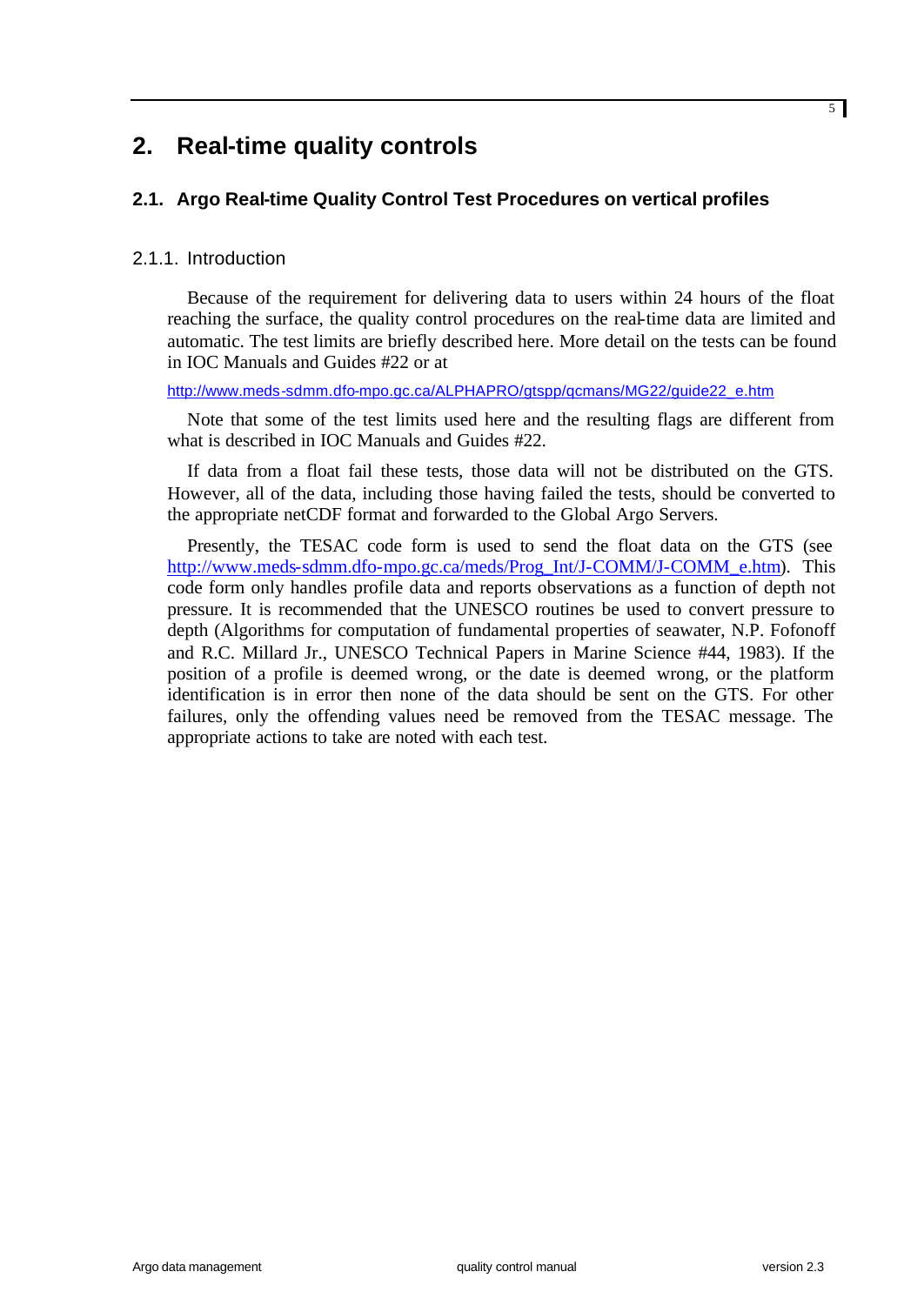# 2.1.2. Quality control tests

# **1. Platform identification**

Every centre handling float data and posting them to the GTS will need to prepare a metadata file for each float and in this is the WMO number that corresponds to each float ptt. There is no reason why, except because of a mistake, an unknown float ID should appear on the GTS.

Action: If the correspondence between the float ptt cannot be matched to the correct WMO number, none of the data from the profile should be distributed on the GTS.

# **2. Impossible date test**

The test requires that the observation date and time from the float be sensible.

- Year greater than 1997
- Month in range 1 to 12
- Day in range expected for month
- Hour in range 0 to 23
- Minute in range 0 to 59

Action: If any one of the conditions is failed, the date should be flagged as bad data and none of the data from the profile should be distributed on the GTS.

# **3. Impossible location test**

The test requires that the observation latitude and longitude from the float be sensible.

Action: If either latitude or longitude fails, the position should be flagged as bad data and none of the data from the float should go out on the GTS.

- Latitude in range -90 to 90
- Longitude in range -180 to 180

# **4. Position on land test**

The test requires that the observation latitude and longitude from the float be located in an ocean.

Use can be made of any file that allows an automatic test to see if data are located on land. We suggest use of at least the 5-minute bathymetry file that is generally available. This is commonly called ETOPO5 / TerrainBase and can be downloaded from http://www.ngdc.noaa.gov/mgg/global/global.html.

Action: If the data cannot be located in an ocean, the position should be flagged as bad data and they should not be distributed on the GTS.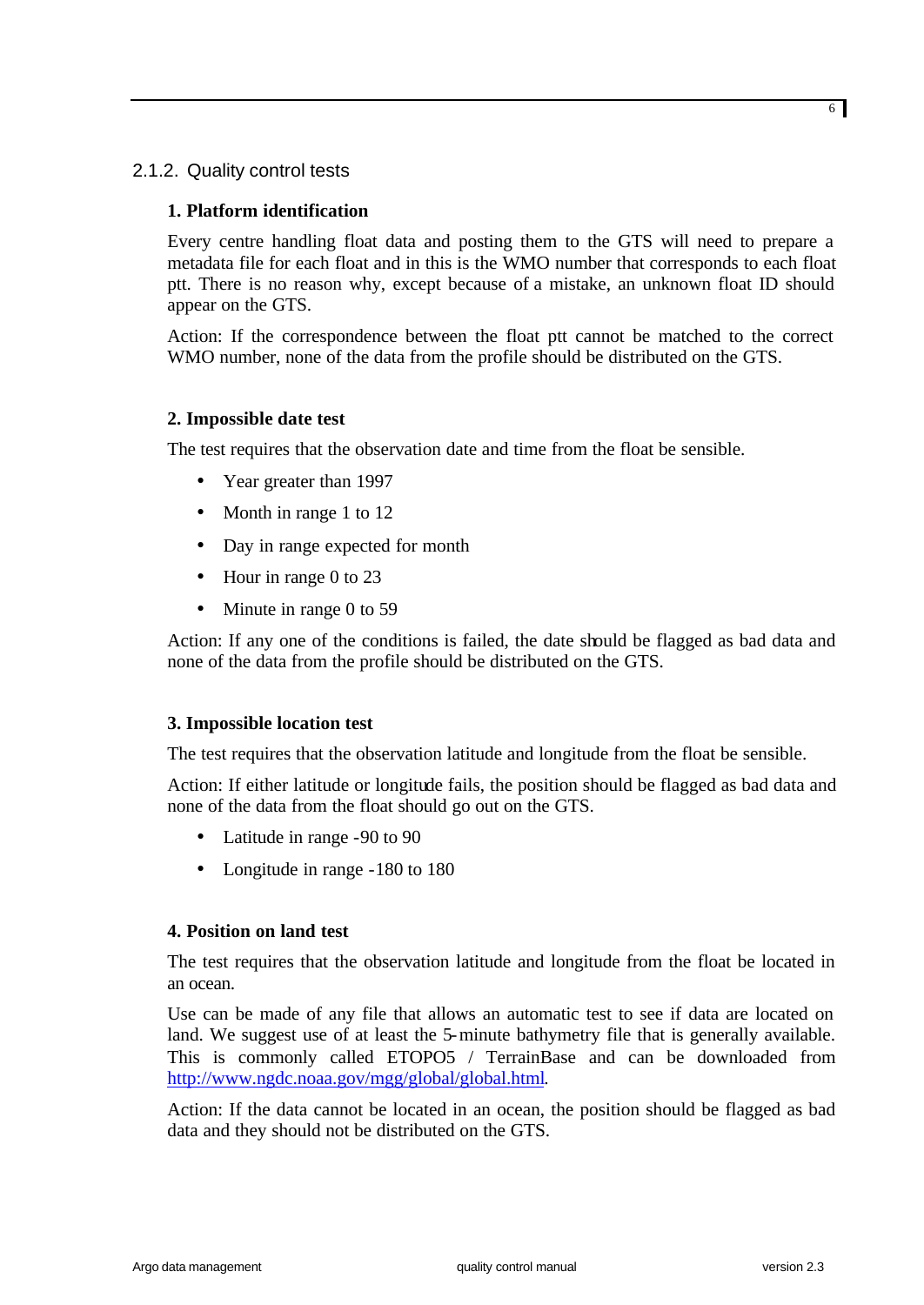Drift speeds for floats can be generated given the positions and times of the floats when they are at the surface and between profiles. In all cases we would not expect the drift speed to exceed 3 m/s. If it does, it means either a position or time is bad data, or a float is mislabeled. Using the multiple positions that are normally available for a float while at the surface, it is often possible to isolate the one position or time that is in error.

Action: If an acceptable position and time can be used from the available suite, then the data can be sent to the GTS. Otherwise, flag the position, the time, or both as bad data and no data should be sent.

# **6. Global range test**

This test applies a gross filter on observed values for temperature and salinity. It needs to accommodate all of the expected extremes encountered in the oceans.

- Temperature in range -2.5 to 40.0 degrees C
- Salinity in range 2 to 41.0 PSU

Action: If a value fails, it should be flagged as bad data and only that value need be removed from distribution on the GTS. If temperature and salinity values at the same depth both fail, both values should be flagged as bad data and values for depth, temperature and salinity should be removed from the TESAC being distributed on the GTS.

# **7. Regional range test**

This test applies to only certain regions of the world where conditions can be further qualified. In this case, specific ranges for observations from the Mediterranean and Red Seas further restrict what are considered sensible values. The Red Sea is defined by the region 10N,40E; 20N,50E; 30N,30E; 10N,40E and the Mediterranean Sea by the region 30N,6W; 30N,40E; 40N,35E; 42N,20E; 50N,15E; 40N,5E; 30N,6W.

Action: Individual values that fail these ranges should be flagged as bad data and removed from the TESAC being distributed on the GTS. If both temperature and salinity values at the same depth both fail, then values for depth, temperature and salinity should be removed from the TESAC being distributed on the GTS.

Red Sea

- Temperature in range 21.7 to 40.0
- Salinity in range 2 to 41.0

Mediterranean Sea

- Temperature in range 10.0 to 40
- Salinity in range 2 to 40.0

# **8. Pressure increasing test**

This test requires that the profile has pressures that are monotonically increasing (assuming the pressures are ordered from smallest to largest).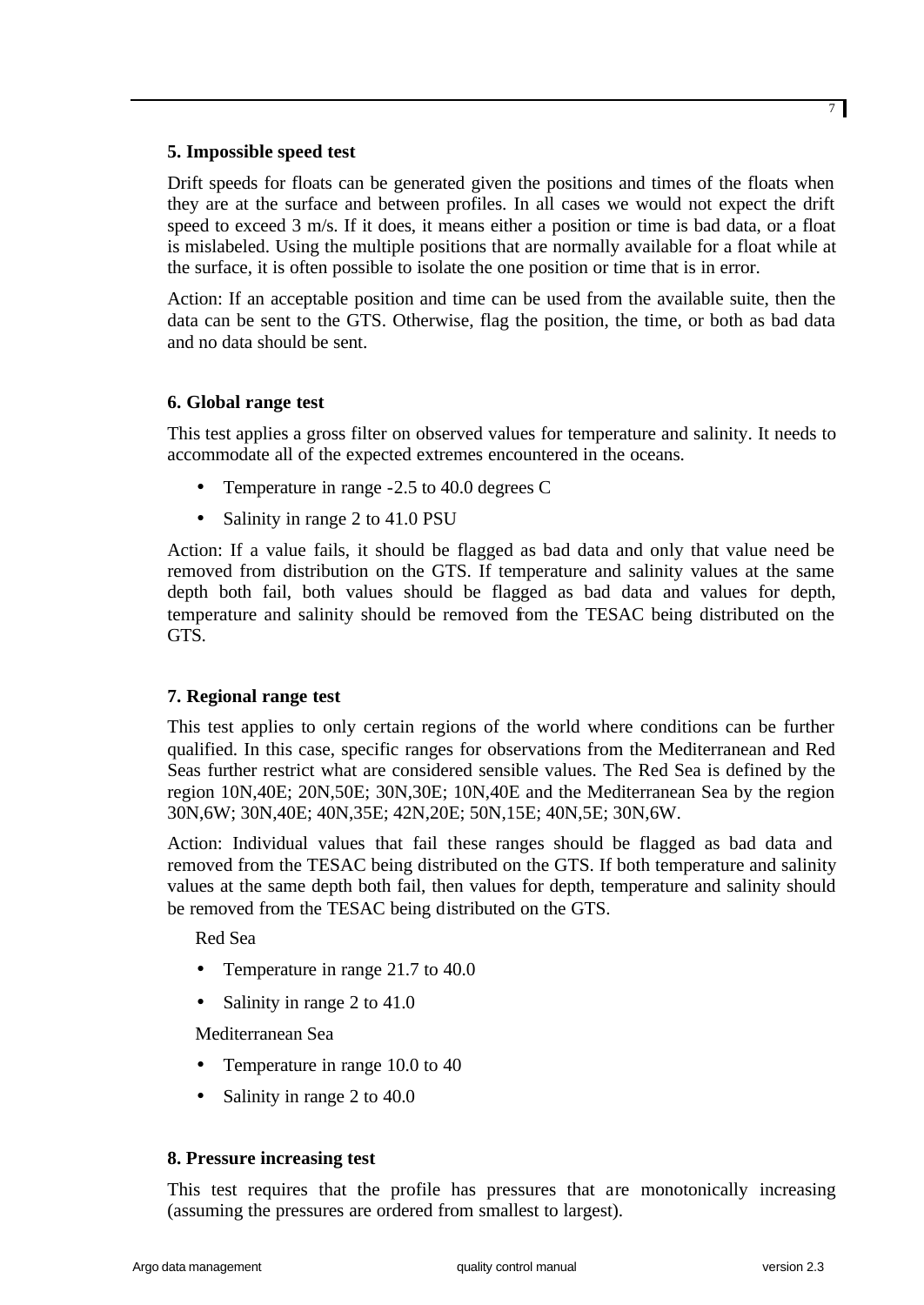Action: If there is a region of constant pressure, all but the first of a consecutive set of constant pressures should be flagged as bad data. If there is a region where pressure reverses, all of the pressures in the reversed part of the profile should be flagged as bad data. All pressures flagged as bad data and all of the associated temperatures and salinities are removed from the TESAC distributed on the GTS.

# **9. Spike test**

Difference between sequential measurements, where one measurement is quite different than adjacent ones, is a spike in both size and gradient. The test does not consider the differences in depth, but assumes a sampling that adequately reproduces the temperature and salinity changes with depth. The algorithm is used on both the temperature and salinity profiles.

Test value =  $| V2 - (V3 + V1)/2 | - | (V3 - V1)/2 |$ 

where V2 is the measurement being tested as a spike, and V1 and V3 are the values above and below.

Temperature: The V2 value is flagged when

- the test value exceeds 6.0 degree C. for pressures less than 500 db or
- the test value exceeds 2.0 degree C. for pressures greater than or equal to 500 db

Salinity: The V2 value is flagged when

- the test value exceeds 0.9 PSU for pressures less than 500 db or
- the test value exceeds 0.3 PSU for pressures greater than or equal to 500 db

Action: Values that fail the spike test should be flagged as bad data and are removed from the TESAC distributed on the GTS. If temperature and salinity values at the same depth both fail, they should be flagged as bad data and the values for depth, temperature and salinity should be removed from the TESAC being distributed on the GTS.

# **10. Top and bottom spike test: obsolete**

# **11. Gradient test**

This test is failed when the difference between vertically adjacent measurements is too steep. The test does not consider the differences in depth, but assumes a sampling that adequately reproduces the temperature and salinity changes with depth. The algorithm is used on both the temperature and salinity profiles.

Test value =  $|V2 - (V3 + V1)/2|$ 

where V2 is the measurement being tested as a spike, and V1 and V3 are the values above and below.

Temperature: The V2 value is flagged when

- the test value exceeds 9.0 degree C. for pressures less than 500 db or
- the test value exceeds 3.0 degree C. for pressures greater than or equal to 500 db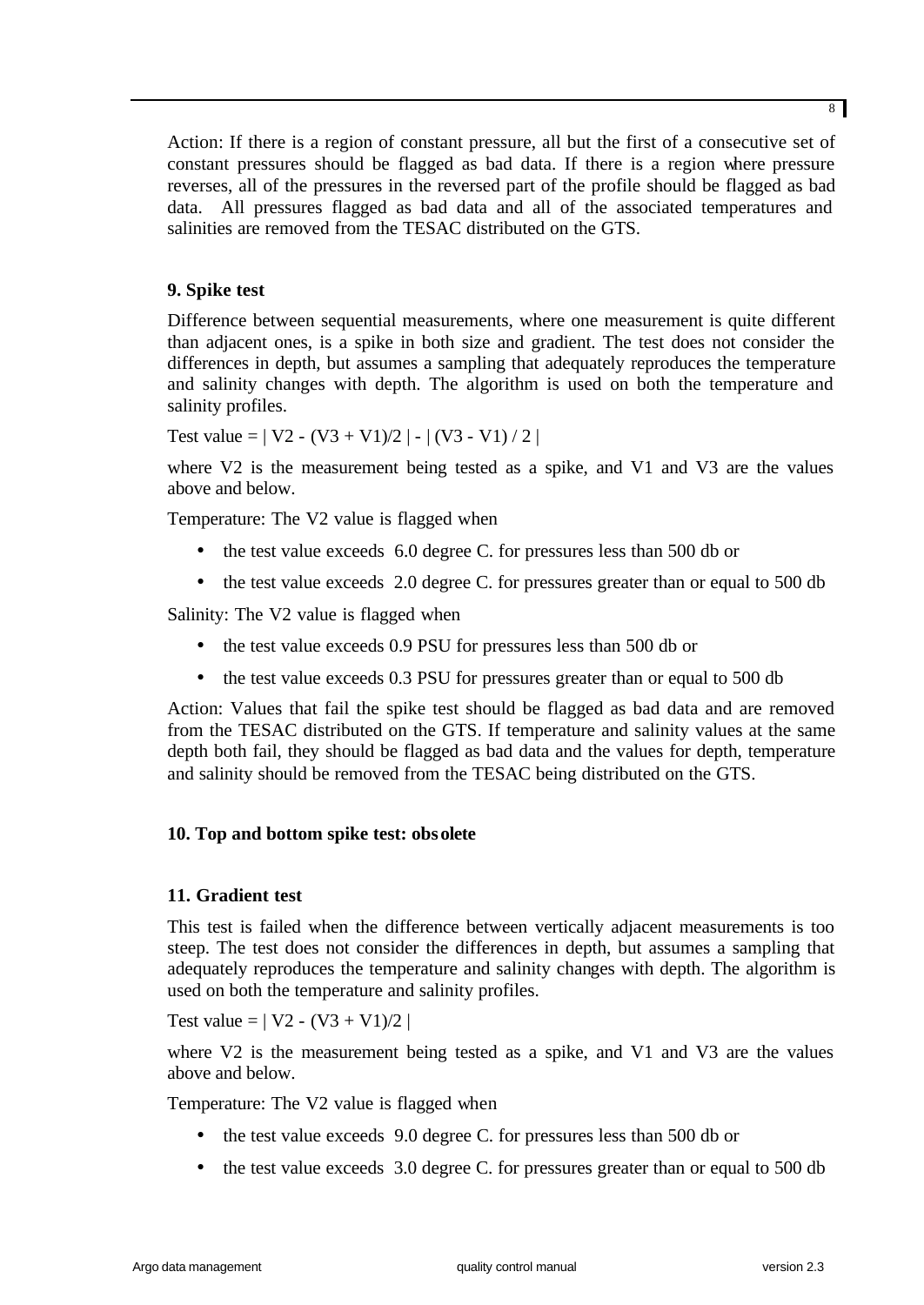Salinity: The V2 value is flagged when

- the test value exceeds 1.5 PSU for pressures less than 500 db or
- the test value exceeds 0.5 PSU for pressures greater than or equal to 500 db

Action: Values that fail the test (i.e. value V2) should be flagged as bad data and are removed from the TESAC distributed on the GTS. If temperature and salinity values at the same depth both fail, both should be flagged as bad data and then values for depth, temperature and salinity should be removed from the TESAC being distributed on the GTS.

# **12. Digit rollover test**

Only so many bits are allowed to store temperature and salinity values in a profiling float. This range is not always large enough to accommodate conditions that are encountered in the ocean. When the range is exceeded, stored values rollover to the lower end of the range. This rollover should be detected and compensated for when profiles are constructed from the data stream from the float. This test is used to be sure the rollover was properly detected.

- Temperature difference between adjacent depths > 10 degrees C
- Salinity difference between adjacent depths  $> 5$  PSU

Action: Values that fail the test should be flagged as bad data and are removed from the TESAC distributed on the GTS. If temperature and salinity values at the same depth both fail, both values should be flagged as bad data and then values for depth, temperature and salinity should be removed from the TESAC distributed on the GTS.

# **13. Stuck value test**

This test looks for all measurements of temperature or salinity in a profile being identical.

Action: If this occurs, all of the values of the affected variable should be flagged as bad data and are removed from the TESAC distributed on the GTS. If temperature and salinity are affected, all observed values are flagged as bad data and no report from this float should be sent to the GTS.

# **14. Density inversion**

This test uses values for temperature and salinity at the same pressure level and computes the density. The algorithm published in UNESCO Technical Papers in Marine Science #44, 1983 (referred to earlier) should be used. Densities are compared at consecutive levels in a profile, in both directions, i.e. from top to bottom profile, and from bottom to top..

Action: from top to bottom, if the density calculated at the greater pressure is less than that calculated at the lesser pressure, both the temperature and salinity values should be flagged as bad data. From bottom to top, if the density calculated at the lesser pressure is more than calculated at the greater pressure, both the temperature and salinity values should be flagged as bad data. Consequently, the values for depth, temperature and salinity at this pressure level should be removed from the TESAC distributed on the GTS.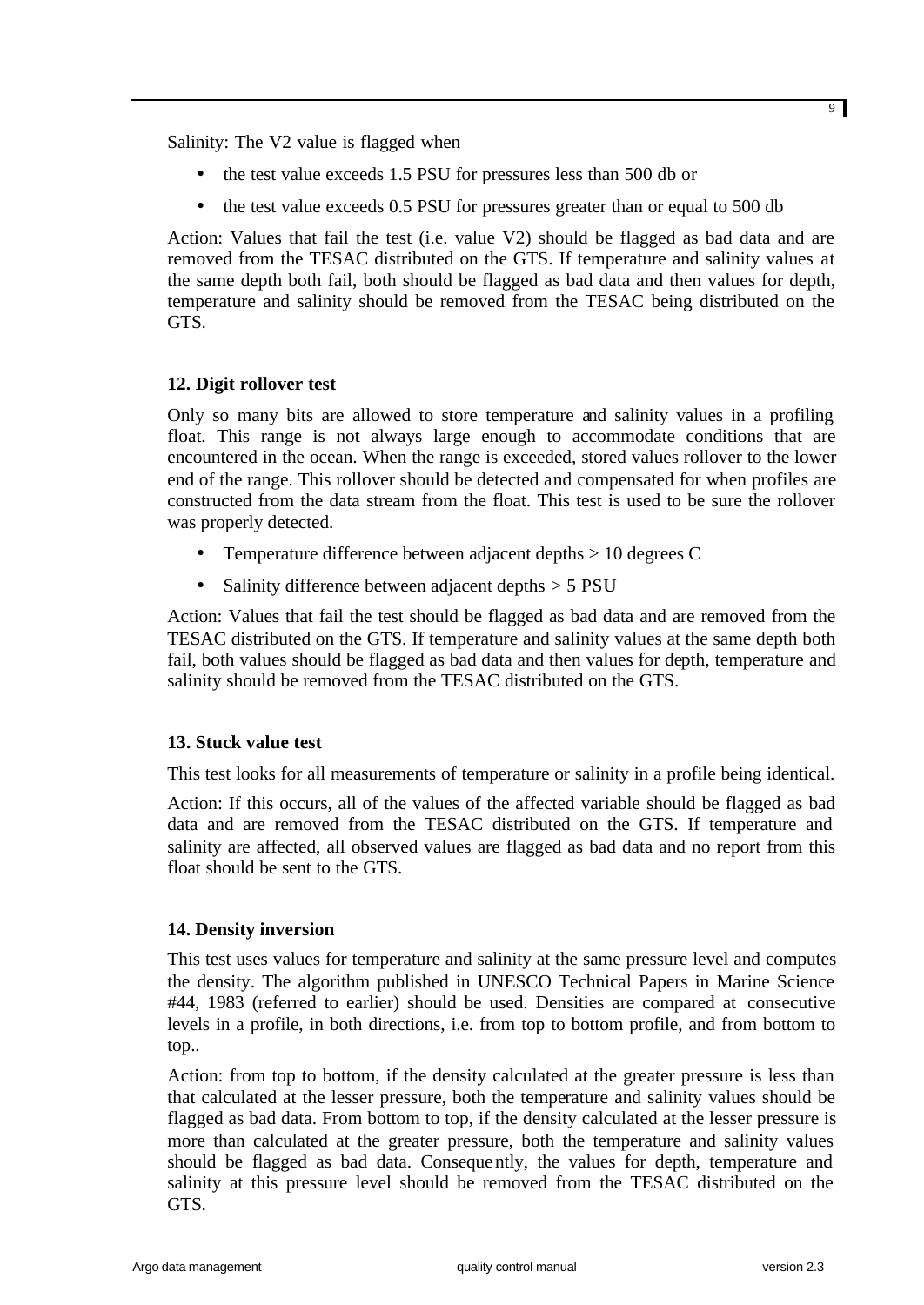# **15. Grey list**

This test is implemented to stop the real-time dissemination of measurements from a sensor that is not working correctly.

The grey list contains the following 7 items:

- Float Id
- Parameter : name of the grey listed parameter
- Start date : from that date, all measurements for this parameter are flagged as bad and probably bad
- End date : from that date, measurements are not flagged as bad or probably bad
- Flag : value of the flag to be applied to all measurements of the parameter
- Comment : comment from the PI on the problem
- DAC : data assembly center for this float

Each DAC manages a black list, sent to the GDACs.

The merged black-list is available from the GDACs.

The decision to insert a float parameter in the grey list comes from the PI.

# Example:

| l Float Id | <b>Parameter</b> | <b>Start date</b> | <b>End date</b> Flag | <b>Comment Dac</b> |    |
|------------|------------------|-------------------|----------------------|--------------------|----|
| ່ 1900206  | <b>PSAL</b>      | 20030925          |                      |                    | IF |

- Grey list format : ascii csv (comma separated values)
- Naming convention : xxx\_greylist.csv xxx : DAC name (ex : aoml\_greylist.csv, coriolis\_greylist.csv, jma\_greylist.csv)
- PLATFORM,PARAMETER,START\_DATE,END\_DATE,QC,COMMENT,DAC 4900228,TEMP,20030909,,3,,AO 1900206,PSAL,20030925,,3,,IF

# **16. Gross salinity or temperature sensor drift**

This test is implemented to detect a sudden and important sensor drift.

It calculates the average salinity on the last 100 dbar on a profile and the previous good profile. Only measurements with good QC are used.

Action: if the difference between the 2 average values is more than 0.5 psu then all measurements for this parameter are flagged as probably bad data (flag '3').

The same test is applied for temperature: if the difference between the 2 average values is more than 1 degree C then all measurements for this parameter are flagged as probably bad data (flag '3').

# **17. Visual QC**

Subjective visual inspection of float values by an operator.

To avoid delays, this test is not mandatory before real-time distribution.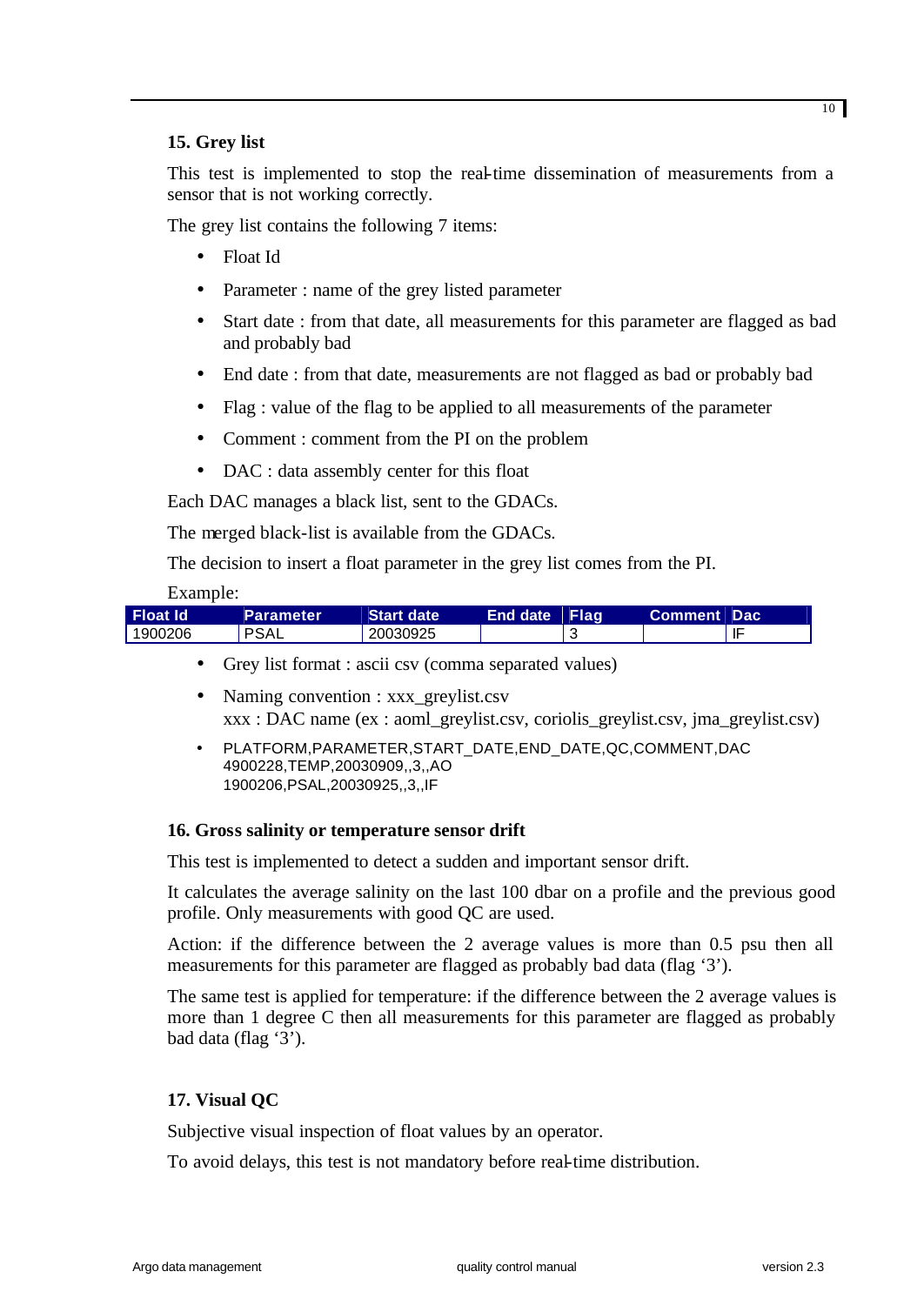# **18. Frozen profile test**

This test can detect a float that reproduces the same profile (with very small deviations) over and over again.

Typically the differences between 2 profiles are of the order of 0.001 for salinity and of the order of 0.01 for temperature.

A. Derive temperature and salinity profiles by averaging the original profiles to get mean values for each profile in 50dbar slabs (Tprof, T\_previous\_prof and Sprof, S\_previous\_prof). This is necessary, because the floats do not sample at the same level for each profile.

B. Substract the two resulting profiles for temperature and salinity to get absolute difference profiles:

- deltaT=abs(Tprof-T\_previous\_prof)
- deltaS=abs(Sprof-S\_previous\_prof)

C. Derive the maximum, minimum and mean of the absolute differences for temperature and salinity:

- mean(deltaT), max(deltaT), min(deltaT)
- mean(deltaS), max(deltaS), min(deltaS)

D. To fail the test, require that:

- max $(dettaT) < 0.3$
- min(deltaT)  $< 0.001$
- mean(deltaT)  $< 0.02$
- max $(dettaS) < 0.3$
- min(deltaS)  $< 0.001$
- mean(deltaS)  $< 0.004$

Action: if the profile fails the test, all measurements for this parameter are flagged as bad data (flag '4'). If the float fails the test on 5 consecutive cycles, it is inserted in the greylist.

# **19. Deepest pressure test**

This test requires that the profile has pressures that are not higher than DEEPEST\_PRESSURE plus 10%.

DEEPEST\_PRESSURE value comes from the meta-data file of the float.

Action: If there is a region of incorrect pressures, all pressures and corresponding measurements should be flagged as bad data (flag '4'). All pressures flagged as bad data and all of the associated temperatures and salinities are removed from the TESAC distributed on the GTS.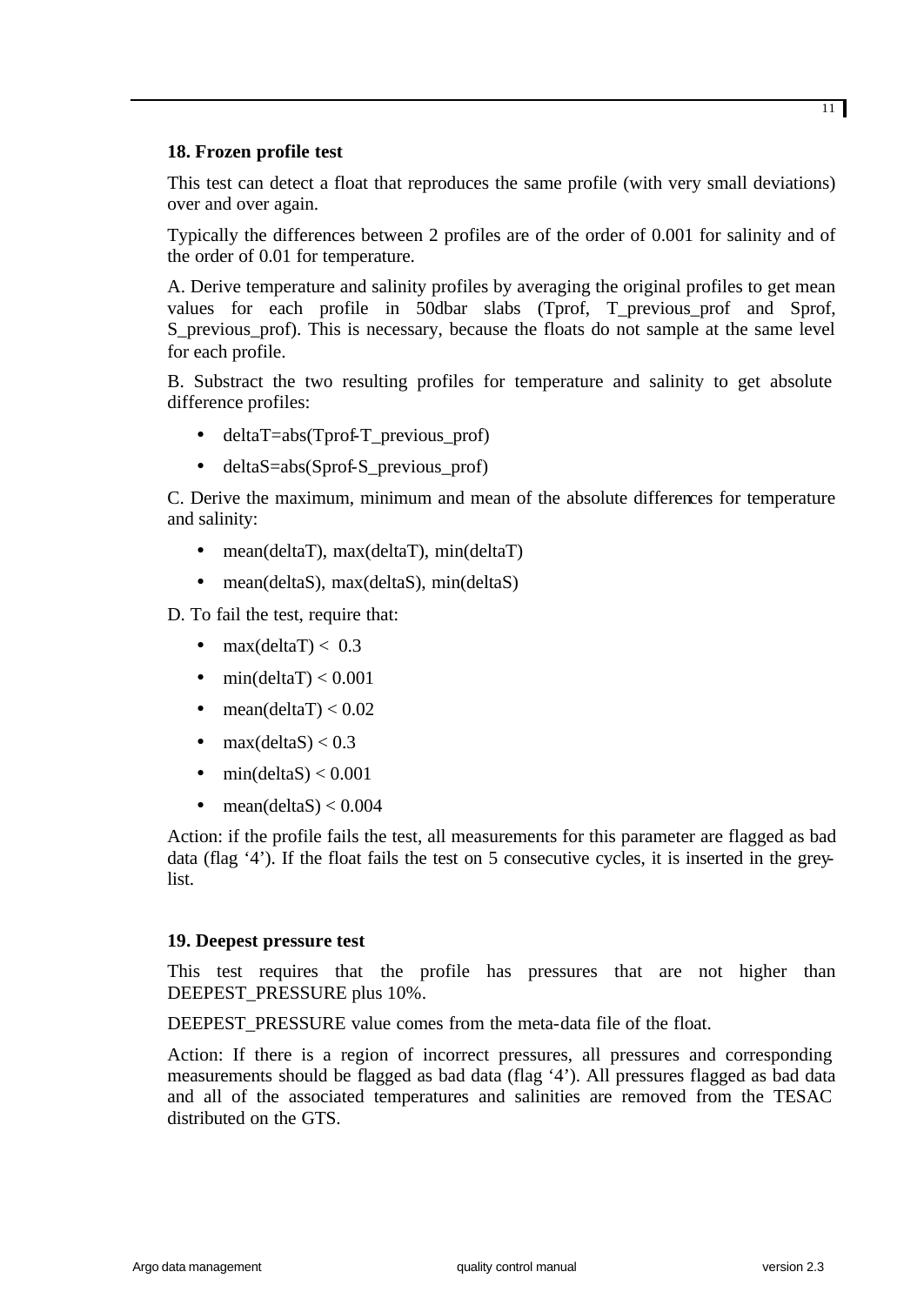# 2.1.3. Tests application order

The Argo real time QC tests are applied in the order described in the following table.

| Ordertest number test name |                                       |                                               |  |  |
|----------------------------|---------------------------------------|-----------------------------------------------|--|--|
|                            |                                       | 19 Deepest pressure test                      |  |  |
| 2                          | 1 Platform Identification             |                                               |  |  |
| 3                          |                                       | 2Impossible Date Test                         |  |  |
| 4                          |                                       | 3 Impossible Location Test                    |  |  |
| 5                          | 4Position on Land Test                |                                               |  |  |
| 6                          | 5Impossible Speed Test                |                                               |  |  |
|                            | 6Global Range Test                    |                                               |  |  |
| 8                          | 7Regional Range Test                  |                                               |  |  |
| 9                          | 8 Pressure Increasing Test            |                                               |  |  |
| 10                         | 9Spike Test                           |                                               |  |  |
| 11                         | 10 Top and Bottom Spike Test: removed |                                               |  |  |
| 12                         | 11 Gradient Test                      |                                               |  |  |
| 13                         |                                       | 12 Digit Rollover Test                        |  |  |
| 14                         |                                       | 13 Stuck Value Test                           |  |  |
| 15                         |                                       | 14 Density Inversion                          |  |  |
|                            | 16<br>15 <mark>Grey List</mark>       |                                               |  |  |
| 17                         |                                       | 16 Gross salinity or temperature sensor drift |  |  |
| 18                         |                                       | 18 Frozen profile                             |  |  |
| 19                         |                                       | 17 Visual QC                                  |  |  |

# 2.1.4. Quality control flag application policy

The QC flag value assigned by a test cannot override a higher value from a previous test. Example: a QC flag '4' (bad data) set by Test 11 (gradient test) cannot be decreased to QC flag '3' (bad data that are potentially correctable) set by Test 15 (grey list).

A value with QC flag '4' (bad data) or '3' (bad data that are potentially correctable ) is ignored by the quality control tests.

For floats where the salinity is calculated from temperature (TEMP) and conductivity (CNDC) parameters, if temperature is flagged '4' (or '3'), then salinity is flagged '4' (or '3').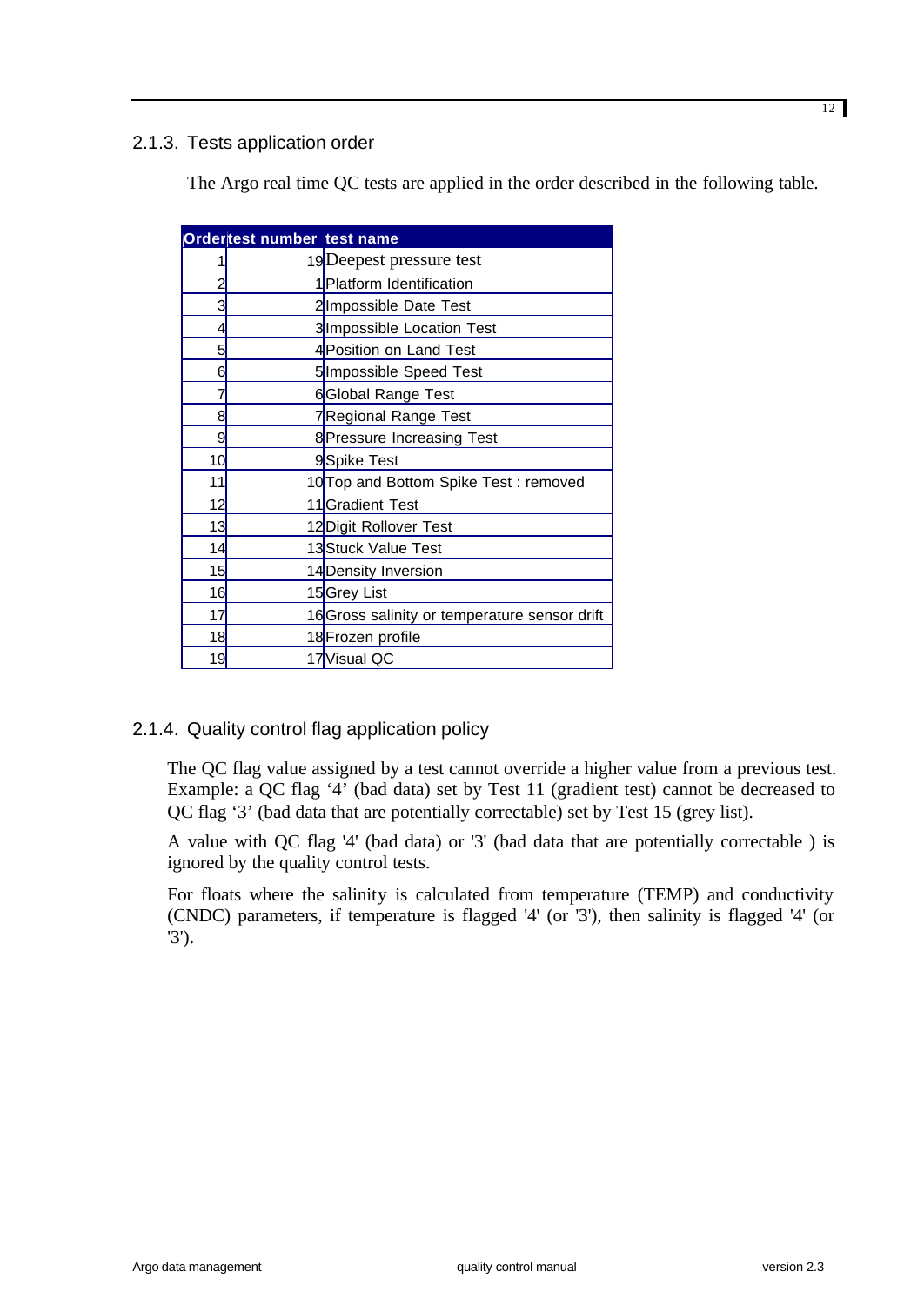# **2.2. Argo Real-time Quality Control Test Procedures on trajectories**

The following tests are applied in real-time on trajectory data.

# **1. Platform identification**

Every centre handling float data and posting them to the GTS will need to prepare a metadata file for each float and in this is the WMO number that corresponds to each float ptt. There is no reason why, except because of a mistake, an unknown float ID should appear on the GTS.

Action: If the correspondence between the float ptt cannot be matched to the correct WMO number, none of the data from the profile should be distributed on the GTS.

# **2. Impossible date test**

The test requires that the observation date and time from the float be sensible.

- Year greater than 1997
- Month in range 1 to 12
- Day in range expected for month
- Hour in range 0 to 23
- Minute in range 0 to 59

Action: If any one of the conditions is failed, the date should be flagged as bad data and none of the data from the profile should be distributed on the GTS.

# **3. Impossible location test**

The test requires that the observation latitude and longitude from the float be sensible.

Action: If either latitude or longitude fails, the position should be flagged as bad data and none of the data from the float should go out on the GTS.

- Latitude in range -90 to 90
- Longitude in range -180 to 180

# **4. Position on land test**

The test requires that the observation latitude and longitude from the float be located in an ocean.

Use can be made of any file that allows an automatic test to see if data are located on land. We suggest use of at least the 5-minute bathymetry file that is generally available. This is commonly called ETOPO5 / TerrainBase and can be downloaded from http://www.ngdc.noaa.gov/mgg/global/global.html

Action: If the data cannot be located in an ocean, the position should be flagged as bad data and they should not be distributed on the GTS.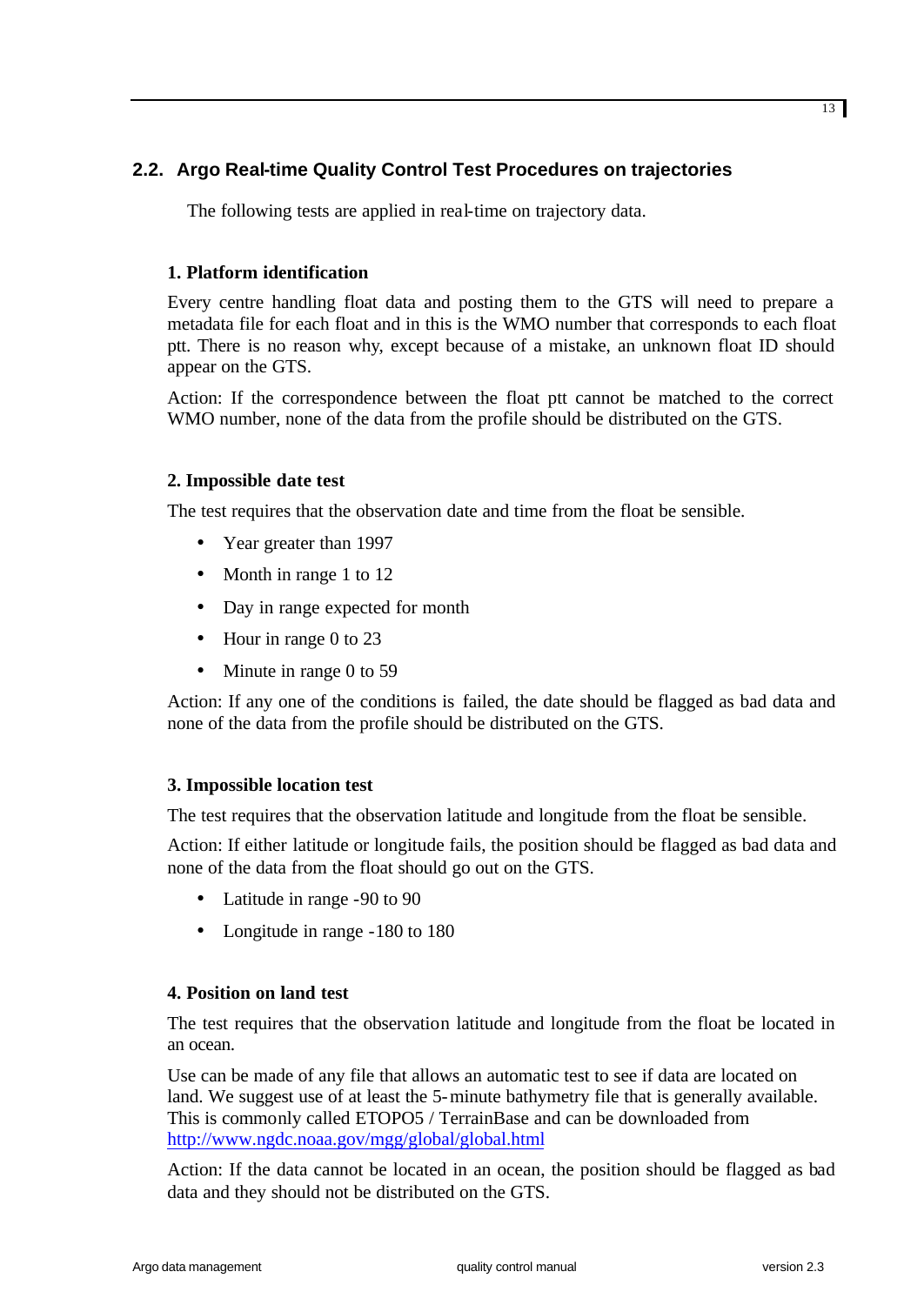# **5. Impossible speed test**

Drift speeds for floats can be generated given the positions and times of the floats when they are at the surface and between profiles. In all cases we would not expect the drift speed to exceed 3 m/s. If it does, it means either a position or time is bad data, or a float is mislabeled. Using the multiple positions that are normally available for a float while at the surface, it is often possible to isolate the one position or time that is in error.

Action: If an acceptable position and time can be used from the available suite, then the data can be sent to the GTS. Otherwise, flag the position, the time, or both as bad data and no data should be sent.

# **6. Global range test**

This test applies a gross filter on observed values for temperature and salinity. It needs to accommodate all of the expected extremes encountered in the oceans.

- Temperature in range -2.5 to 40.0 degrees C
- Salinity in range  $2.0$  to 41.0 PSU

Action: If a value fails, it should be flagged as bad data and only that value need be removed from distribution on the GTS. If temperature and salinity values at the same depth both fail, both values should be flagged as bad data and values for depth, temperature and salinity should be removed from the TESAC being distributed on the GTS.

# **7. Regional range test**

This test applies to only certain regions of the world where conditions can be further qualified. In this case, specific ranges for observations from the Mediterranean and Red Seas further restrict what are considered sensible values. The Red Sea is defined by the region 10N,40E; 20N,50E; 30N,30E; 10N,40E and the Mediterranean Sea by the region 30N,6W; 30N,40E; 40N,35E; 42N,20E; 50N,15E; 40N,5E; 30N,6W.

Action: Individual values that fail these ranges should be flagged as bad data and removed from the TESAC being distributed on the GTS. If both temperature and salinity values at the same depth both fail, then values for depth, temperature and salinity should be removed from the TESAC being distributed on the GTS.

Red Sea

- Temperature in range 21.7 to 40.0 degrees C
- Salinity in range  $2.0$  to 41.0 PSU

Mediterranean Sea

- Temperature in range 10.0 to 40 degrees C
- Salinity in range  $2.0$  to 40.0 PSU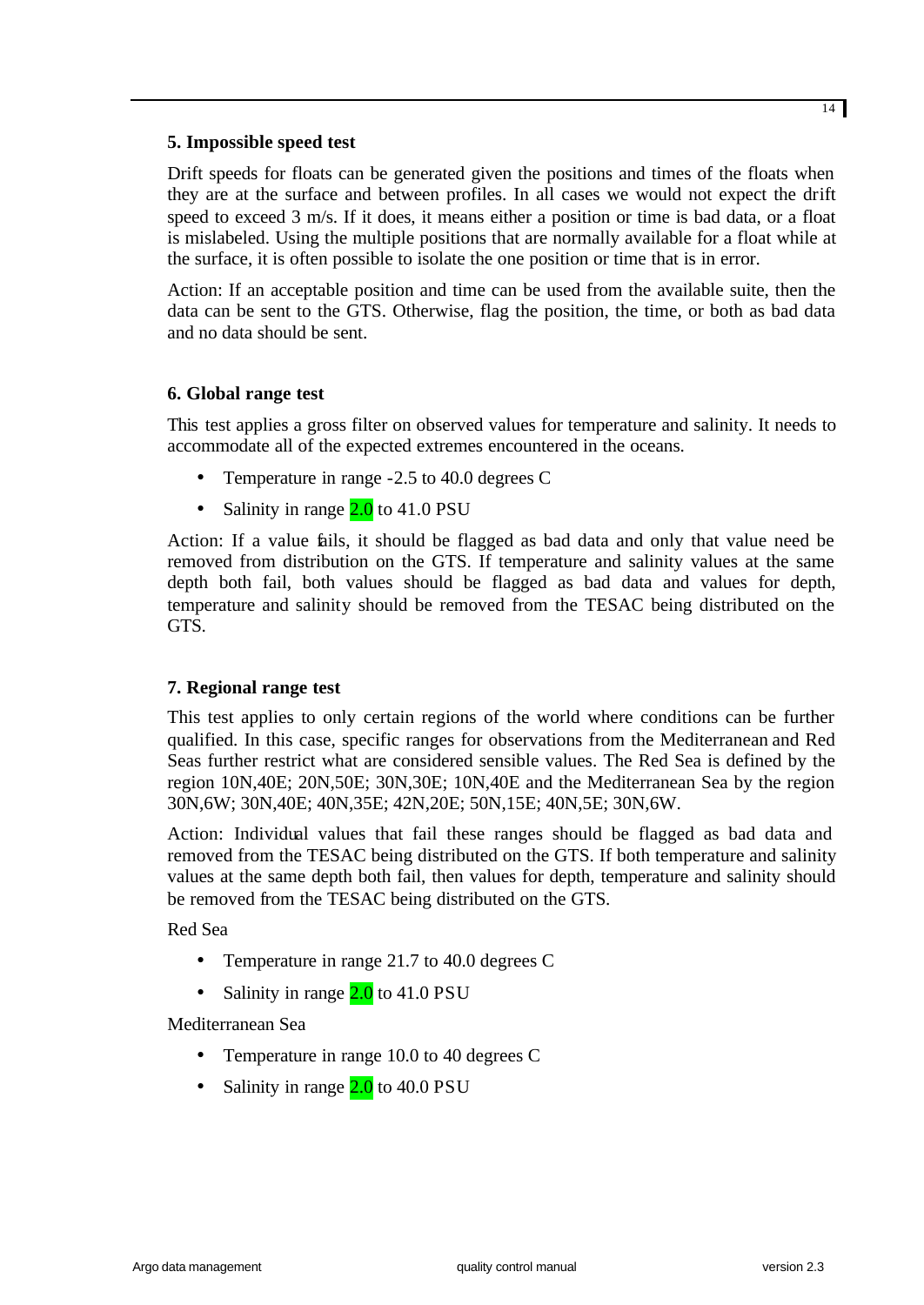# **2.3. Argo Real-time Salinity Adjustment on vertical profiles**

When delayed-mode salinity adjustment (see Section 3.3) becomes available for a float, real-time data assembly centres will extract the adjustment from the latest  $D^*$ .nc file as an additive constant, and apply it to new salinity profiles. (If a better correction is available in real-time, DACs can use that instead.) In this manner, intermediate-quality salinity profiles will be available to users in real-time.

The values of this real-time adjustment will be recorded in PSAL\_ADJUSTED.

PSAL\_ADJUSTED\_QC will be filled with the same values as PSAL\_QC.

PSAL\_ADJUSTED\_ERROR and all parameters in the SCIENTIFIC CALIBRATION section of the netCDF files will be filled with FillValue.

A HISTORY record will be appended to the HISTORY section indicating that realtime salinity adjustment has been made.

DATA\_MODE will record 'A'.

When available, real-time adjusted values are distributed to the GTS, instead of the original values.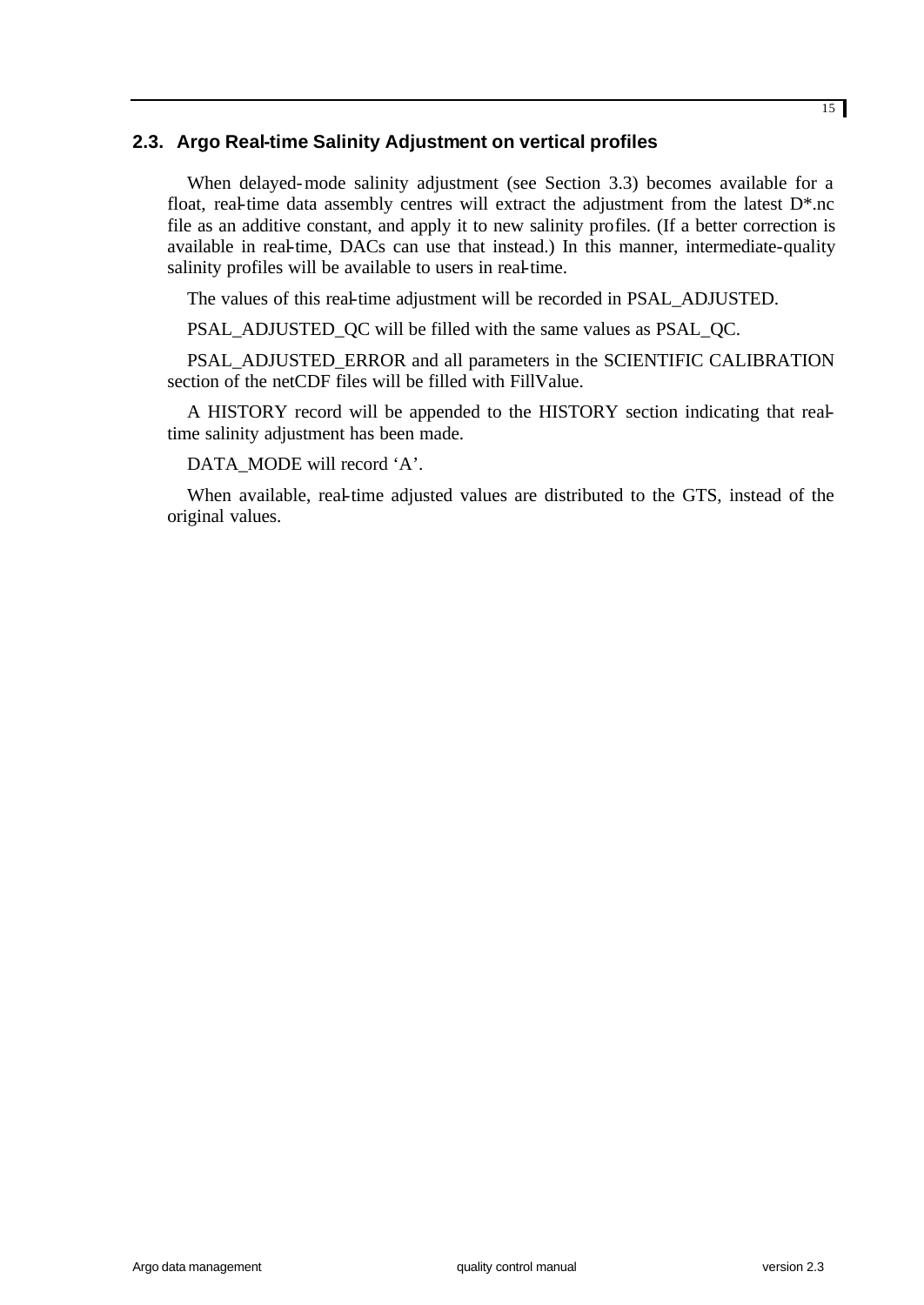# **3. Delayed-mode quality controls**

# **3.1. Delayed-mode procedures for pressure**

Delayed-mode qc for PRES is done by subjective assessment of vertical profile plots of TEMP vs. PRES, and PSAL vs. PRES. This assessment should be done in relation to measurements from the same float, as well as in relation to nearby floats and historical data. The assessment should aim to identify: (a) erroneous data points that cannot be detected by the real-time qc tests, and (b) vertical profiles that have the wrong shape.

Bad data points identified by visual inspection from delayed-mode analysts are recorded with PRES ADJUSTED  $OC = '4'$ . For these bad data points, TEMP\_ADJUSTED\_QC and PSAL\_ADJUSTED\_QC should also be set to '4'. Please note that whenever PARAM\_ADJUSTED\_OC =  $4$ ',

- PARAM\_ADJUSTED = FillValue:
- PARAM\_ADJUSTED\_ERROR = FillValue.

For APEX floats, use next cycle "SURFACE PRESSURE" to adjust PRES if there is evidence that the values reported in "SURFACE PRESSURE" represent known pressure drift or offset. The results are recorded in PRES\_ADJUSTED. PRES\_ADJUSTED\_ERROR, and PRES\_ADJUSTED\_QC. Then salinity should be recalculated using PRES\_ADJUSTED, and the results recorded in PSAL\_ADJUSTED, PSAL\_ADJUSTED\_ERROR, and PSAL\_ADJUSTED\_QC.

PRES\_ADJUSTED, PRES\_ADJUSTED\_ERROR, and PRES\_ADJUSTED\_QC should be filled even when the data are good and no adjustment is needed. In these cases, PRES\_ADJUSTED\_ERROR can be the manufacturer's calibration uncertainty, or uncertainty provided by the PI.

Please use the SCIENTIFIC CALIBRATION section in the netCDF files to record details of the delayed-mode adjustment.

# **3.2. Delayed-mode procedures for temperature**

Delayed-mode qc for TEMP is done by subjective assessment of vertical profile plots of TEMP vs. PRES, and PSAL vs. TEMP. This assessment should be done in relation to measurements from the same float, as well as in relation to nearby floats and historical data. The assessment should aim to identify: (a) erroneous data points that cannot be detected by the real-time qc tests, and (b) vertical profiles that have the wrong shape.

Bad data points identified by visual inspection from delayed-mode analysts are recorded with TEMP ADJUSTED  $OC = '4'$ . Please note that whenever PARAM\_ADJUSTED\_QC = '4',

- PARAM\_ADJUSTED = FillValue;
- PARAM\_ADJUSTED\_ERROR = FillValue.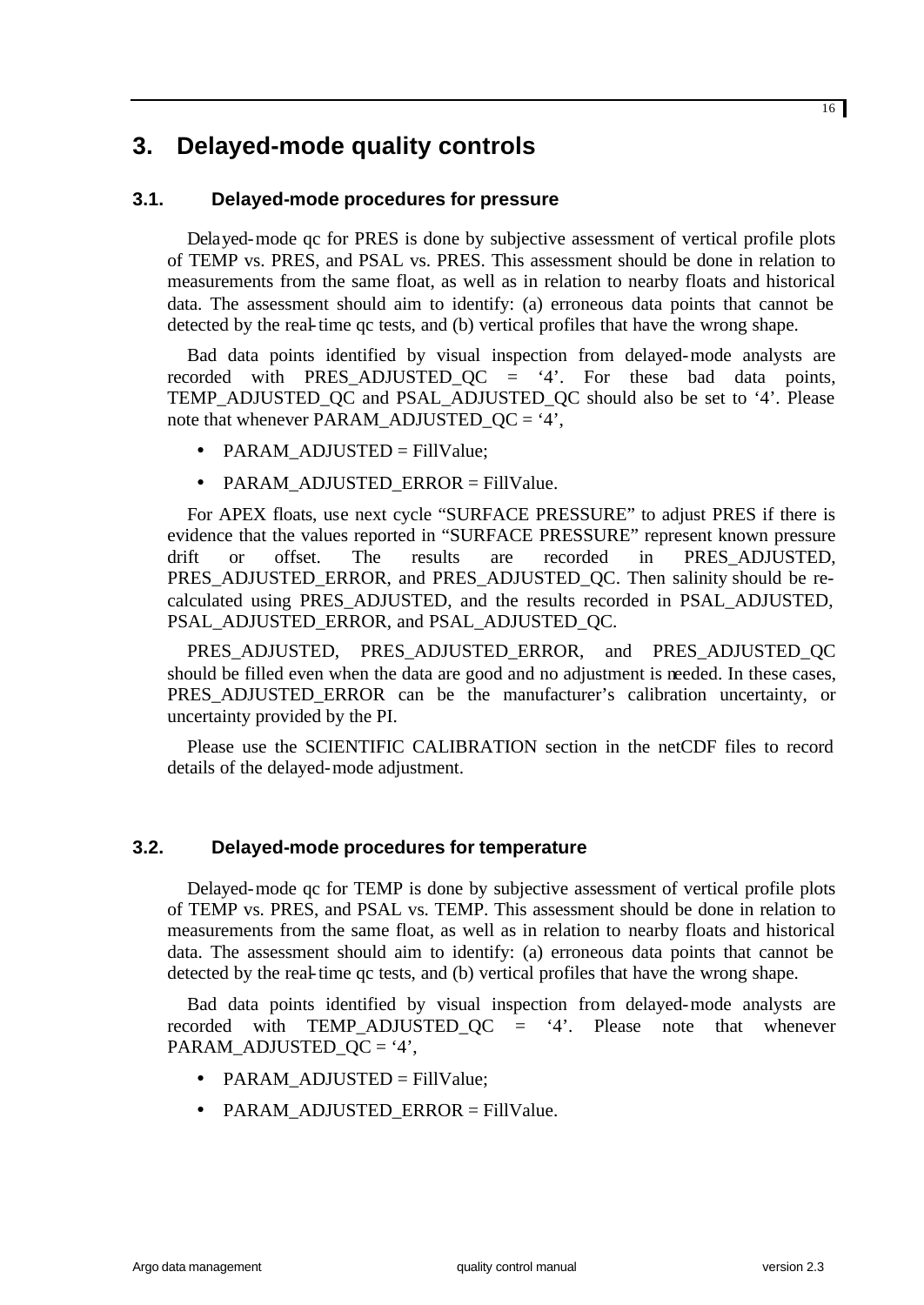TEMP\_ADJUSTED, TEMP\_ADJUSTED\_ERROR, and TEMP\_ADJUSTED\_QC should be filled even when the data are good and no adjustment is needed. In these cases, TEMP\_ADJUSTED\_ERROR can be the manufacturer's quoted accuracy at deployment of float.

Please use the SCIENTIFIC CALIBRATION section in the netCDF files to record details of the delayed-mode adjustment.

# **3.3. Delayed-mode procedures for salinity**

# 3.3.1. Introduction

Delayed-mode qc for PSAL described in this section are specifically for checking sensor drifts and offsets. Analysts should be aware that there are other instrument errors (e.g. cell thermal mass error, see Johnson *et al*. 2007, and description in Section 4.3), and should attempt to identify and adjust them in delayed-mode. It is recommended that float salinity be adjusted for pressure offset and cell thermal mass error before sensor drift adjustment. If a measurement has been adjusted for more than one instrument error, analysts should attempt to propagate the uncertainties from all the adjustments.

The free-moving nature of profiling floats means that most float salinity measurements are without accompanying in-situ "ground truth" values for absolute calibration (such as those afforded by shipboard CTD measurements). Therefore Argo delayed-mode procedures for checking sensor drifts and offsets in salinity rely on reference datasets and statistical methods. However, since the ocean has inherent spatial and temporal variabilities, these drift and offset adjustments are subject to statistical uncertainties. **Users therefore should include the supplied error estimates in their usage of Argo delayed-mode salinity data.**

Three methods are available for detecting sensor drifts and offsets in float salinity, and for calculating adjustment estimates and related uncertainties:

1. Wong, Johnson, Owens (2003) estimates background salinity on a set of fixed standard isotherms, then calculates drifts and offsets by time-varying weighted least squares fits between vertically-interpolated float salinity and estimated background salinity. This method suits float data from open tropical and subtropical oceans. For the related software, please contact Annie Wong at awong@ocean.washington.edu.

2. Boehme and Send (2005) takes into account planetary vorticity in its estimates of background salinity, and chooses a set of desirable isotherms for calculations. This method suits float data from oceans with high spatial and temporal variabilities, where multiple water mases exist on the same isotherm, and where water mass distribution is affected by topographic barriers. For the related software, please contact Lars Boehme at lb284@st-andrews.ac.uk.

3. An integrated statistical tool for float salinity adjustment has been developed that improves the objective mapping scheme of WJO based on the method suggested by BS, and performs an optimal linear piecewise continuous fit in potential conductivity space. For the related software, please contact Breck Owens at bowens@whoi.edu or Annie Wong at awong@ocean.washington.edu.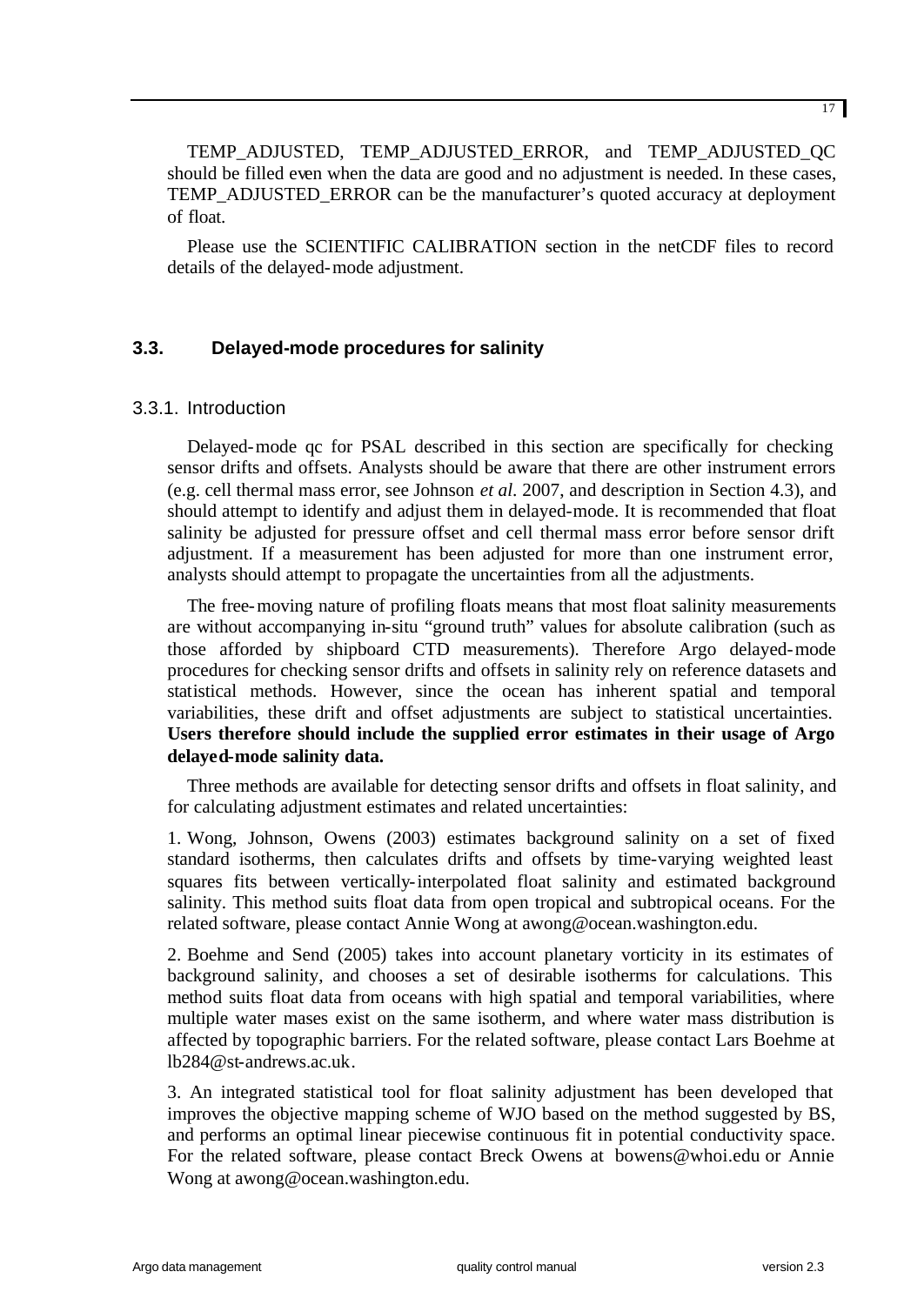All three methods require an adequate reference database and an appropriate choice of spatial and temporal scales, as well as input of good/adjusted float pressure, temperature, position, and date of sampling. Therefore analysts should first check the reference database for adequacy and determine a set of appropriate spatial and temporal scales before using these methods. Operators should also ensure that other float measurements (PRES, TEMP, LATITUTDE, LONGITUDE, JULD) are accurate or adjusted before they input them into the statistical tools for estimating reference salinity. See Secions 3.1 and 3.2 for delayed-mode procedures for PRES and TEMP.

# 3.3.2. Quality control and the semi-automatic part

The real-time qc procedures (described in Section 2) issue a set of qc flags that warns users of the quality of float salinity. These are found in the variable PSAL\_QC. Float salinity with PSAL\_QC = '4' are bad data that are in general unadjustable. However, delayed-mode operators can evaluate the quality and adjustability of these bad data if they have a reason to do so. Please refer to Section 4.1 for definitions of the Argo qc flags in real-time. The delayed-mode operators can edit <PARAM>\_QC if they consider that data are flagged **inappropriately**.

In delayed-mode, float salinity values that have  $PSAL_QC = '1', '2'$  or '3' are further examined. Anomalies in the relative vertical salinity profile, such as measurement spikes and outliers that are not detected in real-time, are identified. Of these anomalies, those that will skew the least squares fit in the computation for drift and offset adjustments are excluded from the float series for evaluation of drifts and offsets. These measurements are considered unadjustable in delayed-mode.

Float salinity values that are considered adjustable in delayed-mode are assembled into time series, or float series. Sufficiently long float series are compared with statistical recommendations and associated uncertainties to check for sensor drifts and offsets. These statistical recommendations and associated uncertainties are obtained by the accepted methods listed in Section 3.3.1, in conjunction with appropriate reference datasets. These methods are semi-automatic and have quantified uncertainties.

Drifts and offsets can be identified in the trend of  $\Delta S$  over time, where  $\Delta S$  is the difference in salinity between float series and statistical recommendations. If  $? S = a + bt$ where t is time, then a is the offset and b is the drift. Note that these drifts and offsets can be sensor-related, or they can be due to real ocean events. PI evaluation is needed to distinguish between sensor errors and real ocean events.

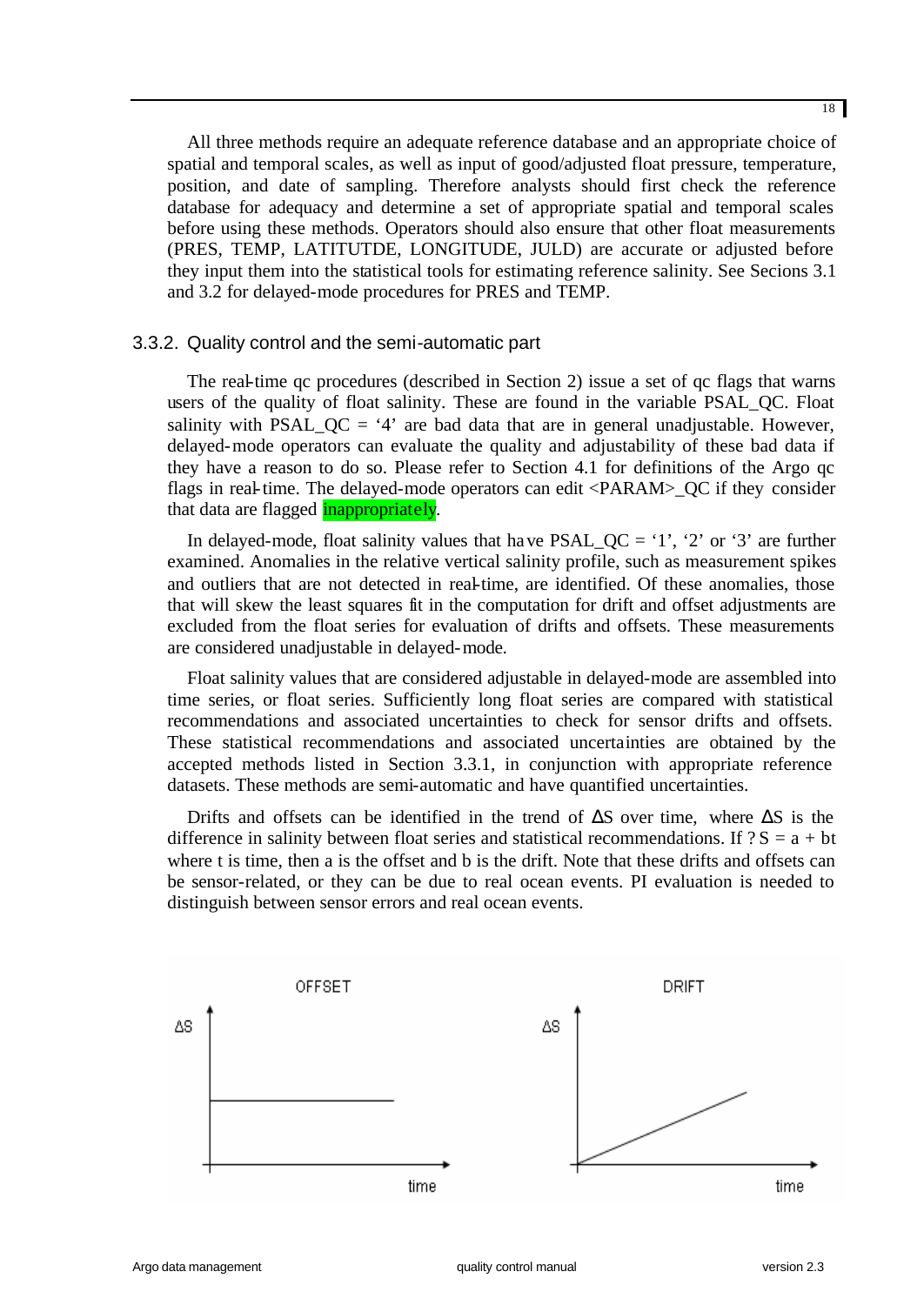# 3.3.3. Splitting the float series and length of calibration window

If a float exhibits changing behaviour during its lifetime, the float series should be split into separate segments according to the different behaviours, so that one float series segment does not contaminate the other during the least squares fit process (e.g. the slowly-fouling segment does not contaminate the stable segment).

The following is a step-by-step guide on how to deal with float series with changing behaviours.

1). Identify different regimes in the float series. These can be:

- Stable measurements (no sensor drift), including constant offsets.
- Sensor drift with a constant drift rate.
- Transition phase where drift rate changes rapidly e.g. (a) 'elbow region'

between stable measurements and constant drift; (b) initial biocide wash-off.

• Spikes.

2). Split the float series into discrete segments according to these different regimes or when there are too many missing cycles. Here is an example.

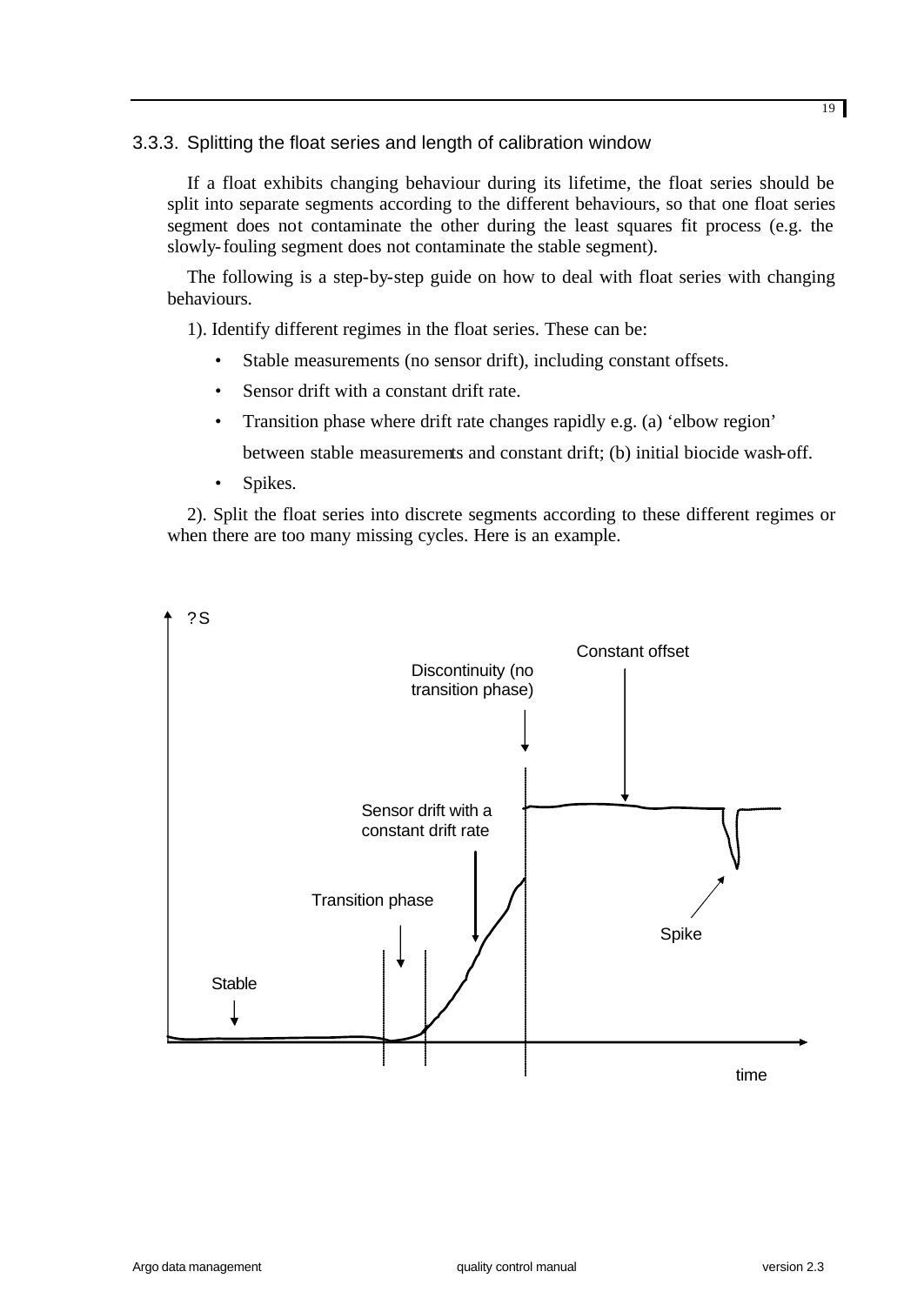3). Choose length of sliding calibration window for each segment. These can be:

• Long window  $(+/- 6$  months or greater) for the stable regime, or highly variable regimes where a long window is required to average over oceanographic variability to detect slow sensor drift, or period of constant drift rate.

- Short window (can be as short as  $+/- 10$  days) for the transition phase.
- Zero length window for spikes. That is, adjust single profile.

4). Select temperature levels for exclusion from least squares fit (e.g. seasonal mixed layer, highly variable water masses).

5). Calculate proposed adjustment for each segment. The assembled proposed adjustments for the entire float series should be continuous and piecewise-linear within error bars, except where the delayed-mode operator believes there is a genuine discontinuity.

In general, the delayed-mode operator should aim to use as long a calibration window as possible, because a long calibration window (where the least squares fit is calculated over many cycles) will average over oceanographic noise and thus give a stable calibration. Hence splitting the float series into short segments is to be avoided (short segments mean short calibration windows, hence unstable calibrations).

### 3.3.4. The PI evaluation part

The PI (PI means Principal Investigator, or responsible persons assigned by the PI) should first check that the statistical recommendations are appropriate. This is because the semi-automatic methods cannot distinguish ocean features such as eddies, fronts, and water mass boundaries. Near such ocean features, semi-automatic statistical methods are likely to produce erroneous estimations. The associated uncertainties reflect the degree of local variability as well as the sparsity of reference data used in the statistical estimations. However, these associated uncertainties are sensitive to the choice of scales. Hence the PI also needs to determine that the associated uncertainties are realistic.

The PI then determines whether the proposed statistical adjustment is due to sensor malfunction or ocean variability. Care should be taken to not confuse real ocean events with sensor drifts and offsets. This is done by inspecting as long a float series as possible, and by evaluating other independent information. Some of the diagnostic tools are:

• Inspecting the trend of ΔS over time. Trends that reverse directions, or oscillate, are difficult to explain in terms of systematic sensor malfunction. These are often caused by the float sampling oceanographic features (e.g. eddies, fronts, etc.) that are not adequately described in the reference database.

• Visually checking the float trajectory with reference to oceanographic features such as eddies and rings that can introduce complications to the semi-automatic methods.

• Inspecting contour plots of float salinity anomaly time series. Systematic sensor malfunction should show up as salinity anomalies over several water masses.

• Using other independent oceanographic atlases to anticipate water mass changes that can occur along a float's path, and that can be misinterpreted as sensor malfunction.

- Inspecting residuals from objective maps.
- Cross-checking with nearby stable floats in cases of suspect sensor calibration offset.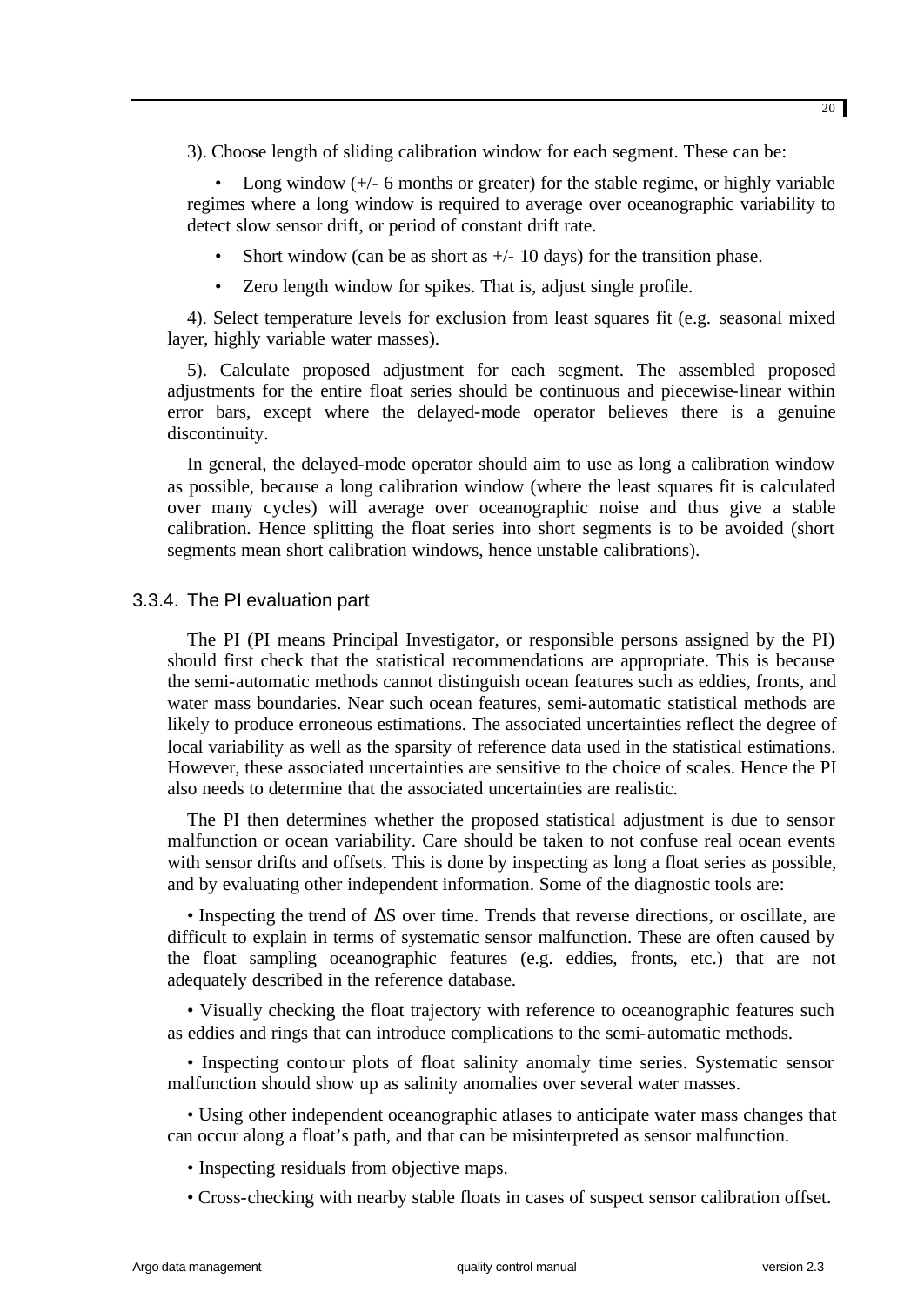If the PI is confident that sensor malfunction has occurred, then the recommended threshold for making an adjustment is when ?S is greater than 2 times whatever is reported in PSAL\_ADJUSTED\_ERROR. By default this will be the error from the statistical methods, but the PI can provide an alternative estimate of uncertainty if they have a basis for doing so. Note that this guideline is to help the PI in deciding whether a slope or offset is statistically significant, and so should be used to evaluate the entire float segment being fitted, and not to single points.

The lower bound on the size of an adjustment is the instrument accuracy. At present, there is no upper bound for the magnitude of salinity adjustment.

In cases where the float series has been split into separate segments, the PI must ensure that the assembled adjustment for the entire float series is continuous within error bars, except where the PI believes there is a genuine discontinuity (see Step 5 in Section 3.3.3). This is to ensure that no artificial jump is introduced where the separate segments join. Adjustment continuity between separate float segments can be achieved by making adjustment in the transition phase even though the adjustment is below the 2 times error threshold limit.

In the following example, the float series experiences sensor drift after a stable period. The float series has been split for calibration. However, the float series has no discontinuity, so the final assembled adjustment should be continuous. Adjustment continuity is achieved by using model (a) and not (b).



# 3.3.5. Assigning adjusted salinity, error estimates, and qc flags

After evaluating all available information, the PI then assigns adjusted salinity values, error estimates, and delayed-mode qc flags. In Argo netcdf files, these are found respectively in the parameters PSAL\_ADJUSTED, PSAL\_ADJUSTED\_ERROR, and PSAL\_ADJUSTED\_QC. Please refer to Section 4.1 for definitions of the Argo qc flags in delayed-mode.

The original float salinity and real-time qc flags remain in the parameters PSAL and PSAL\_QC, and are *never* altered in delayed-mode.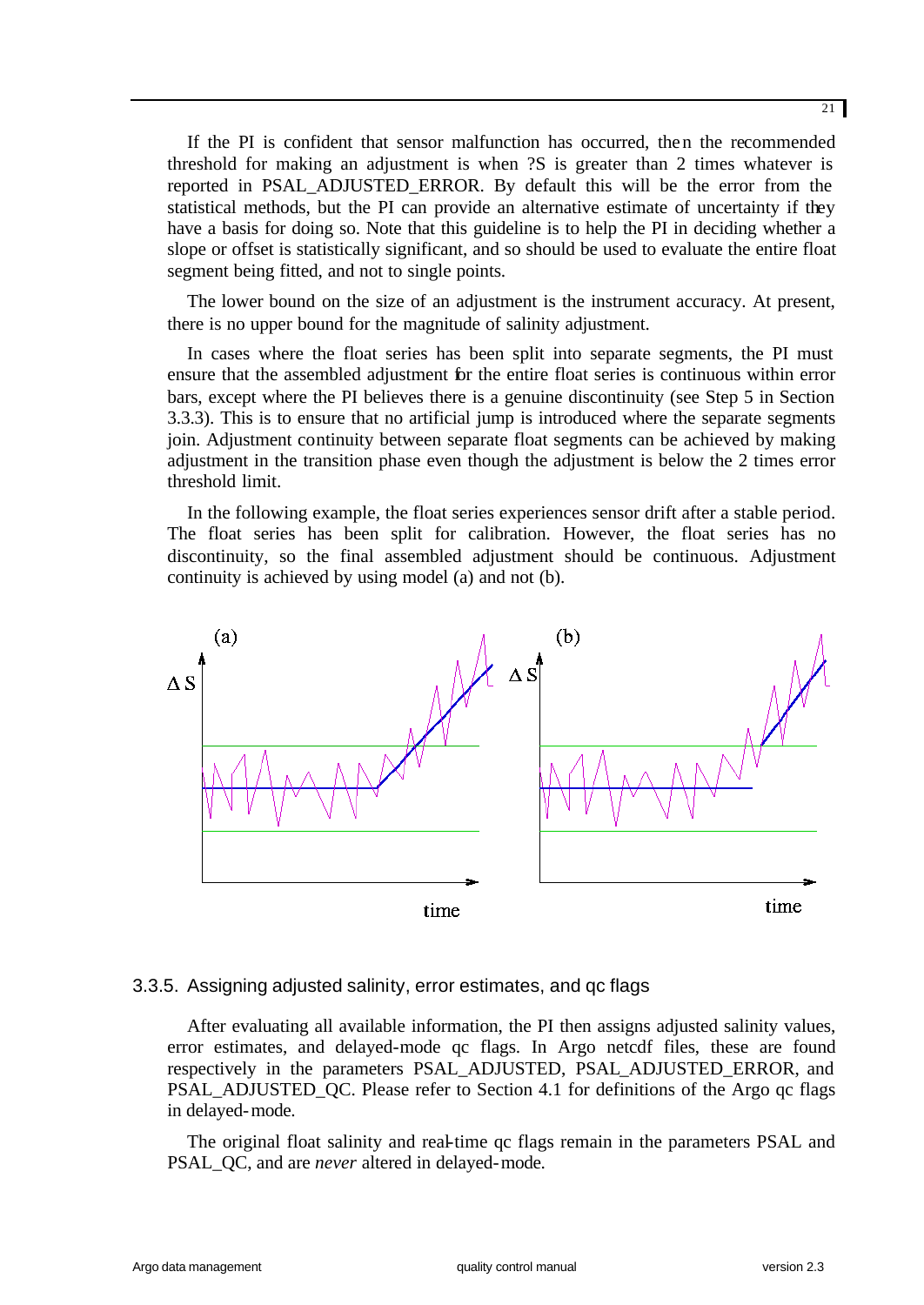A Matlab-based graphical user interface for interacting with Argo netcdf files has been developed by John Gilson at Scripps Institute of Oceanography. Please contact jgilson@ucsd.edu.

The following is a set of guidelines for assigning values to PSAL\_ADJUSTED, PSAL\_ADJUSTED\_ERROR and PSAL\_ADJUSTED\_QC in Argo netcdf files.

When no delayed-mode value can be produced because of no LATITUDE, LONGITUDE, or JULD

- PSAL\_ADJUSTED = FillValue;
- PSAL\_ADJUSTED\_ERROR = FillValue;
- PSAL\_ADJUSTED\_QC = FillValue.

For float salinity that are considered unadjustable in delayed-mode

For example, large spikes, or extreme behaviour where the relative vertical T-S shape does not match good data. These measurements are unadjustable.

- PSAL\_ADJUSTED = FillValue;
- PSAL\_ADJUSTED\_ERROR = FillValue;
- PSAL\_ADJUSTED\_QC = '4'.

For float salinity that are considered adjustable in delayed-mode

These measurements have a relative vertical T-S shape that is close to good data. They are evaluated and adjusted for sensor drifts, offsets, and any other instrument errors.

i). When no adjustment is applied,

- PSAL\_ADJUSTED = PSAL (original value);
- PSAL ADJUSTED ERROR  $=$  max [statistical uncertainty, instrument accuracy], or uncertainty provided by PI;
- PSAL ADJUSTED  $QC = '1', '2', or '3'.$

ii). When an adjustment has been applied,

- PSAL\_ADJUSTED = value recommended by statistical analyses, or adjustment provided by PI;
- PSAL ADJUSTED ERROR  $=$  max [statistical uncertainty, instrument accuracy], or uncertainty provided by PI;
- PSAL ADJUSTED  $OC = '1', '2', or '3'.$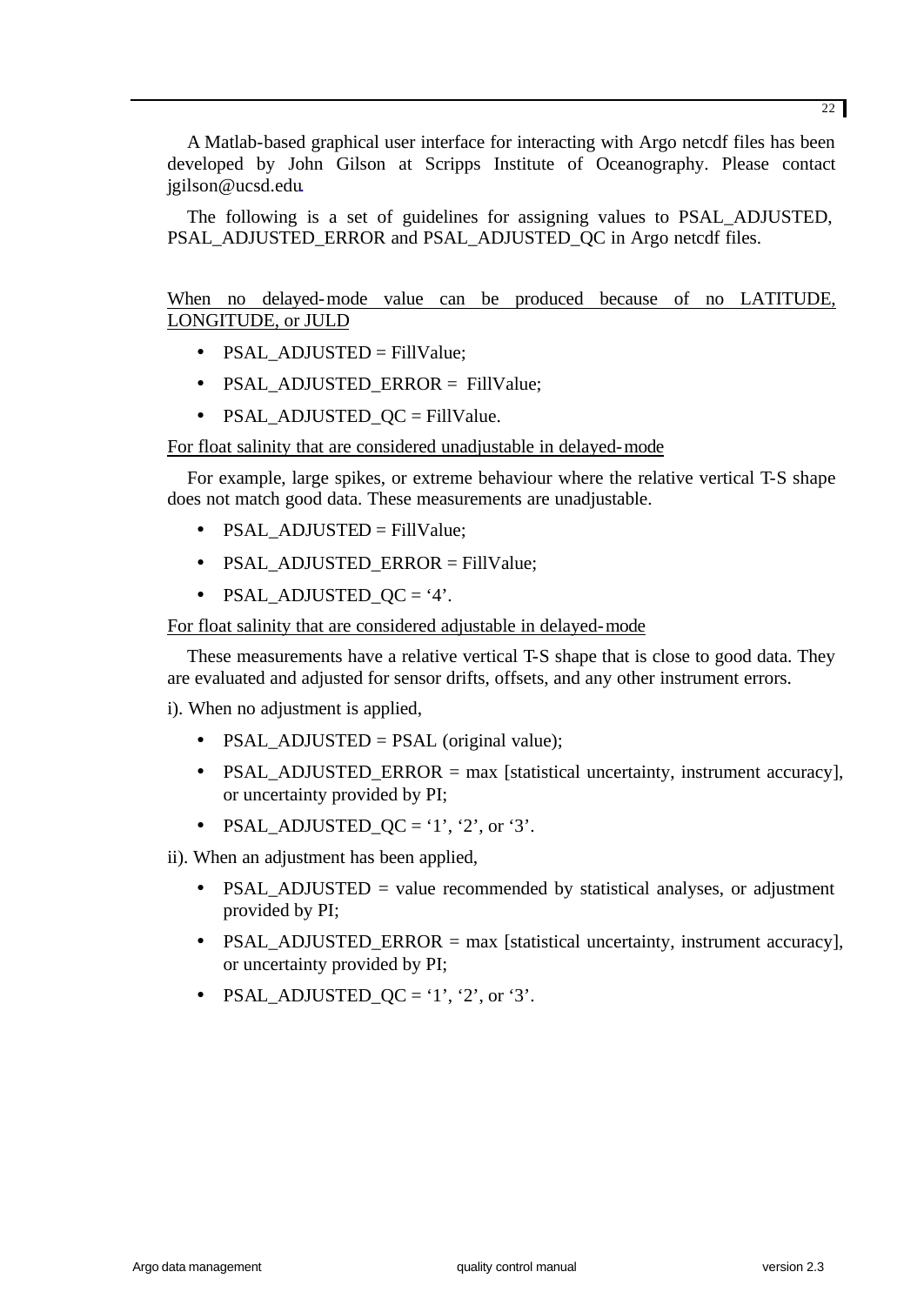The following are some cases where  $PSAL$ <sub>-ADJUSTED</sub><sub>QC</sub> = '2' should be assigned

- Adjustment is based on unsatisfactory reference database.
- Adjustment is based on a short calibration window (because of sensor behaviour transition, or end of sensor life) and therefore may not be stable.
- Evaluation is based on insufficient information.
- Sensor is unstable (e.g. magnitude of adjustment is too big, or sensor has undergone too many sensor behaviour changes) and therefore data are inherently of mediocre quality.
- When a float exhibits problems with its pressure measurements.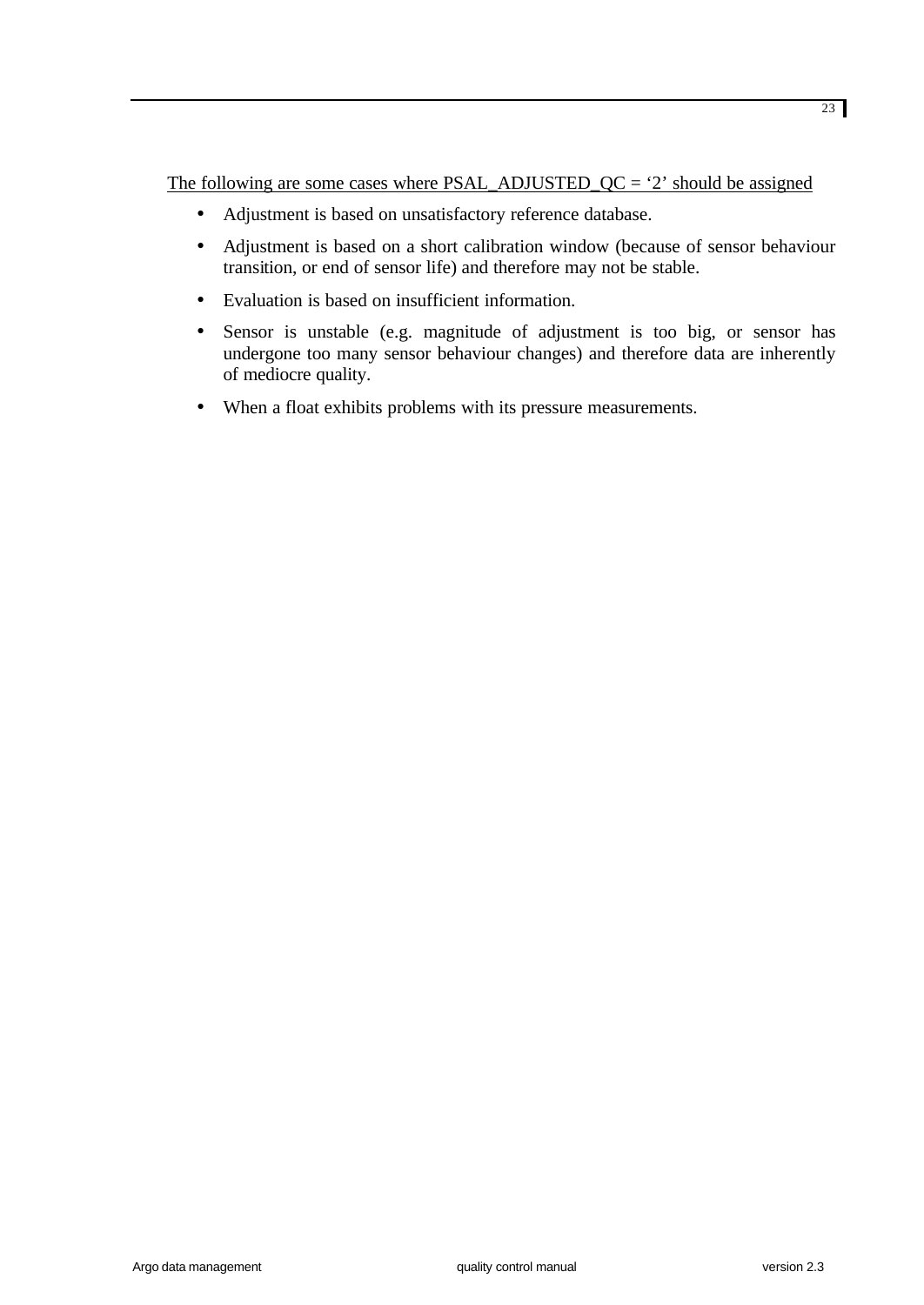# 3.3.6. Summary flowchart

# **Argo salinity sensor drift & offset QC procedures**

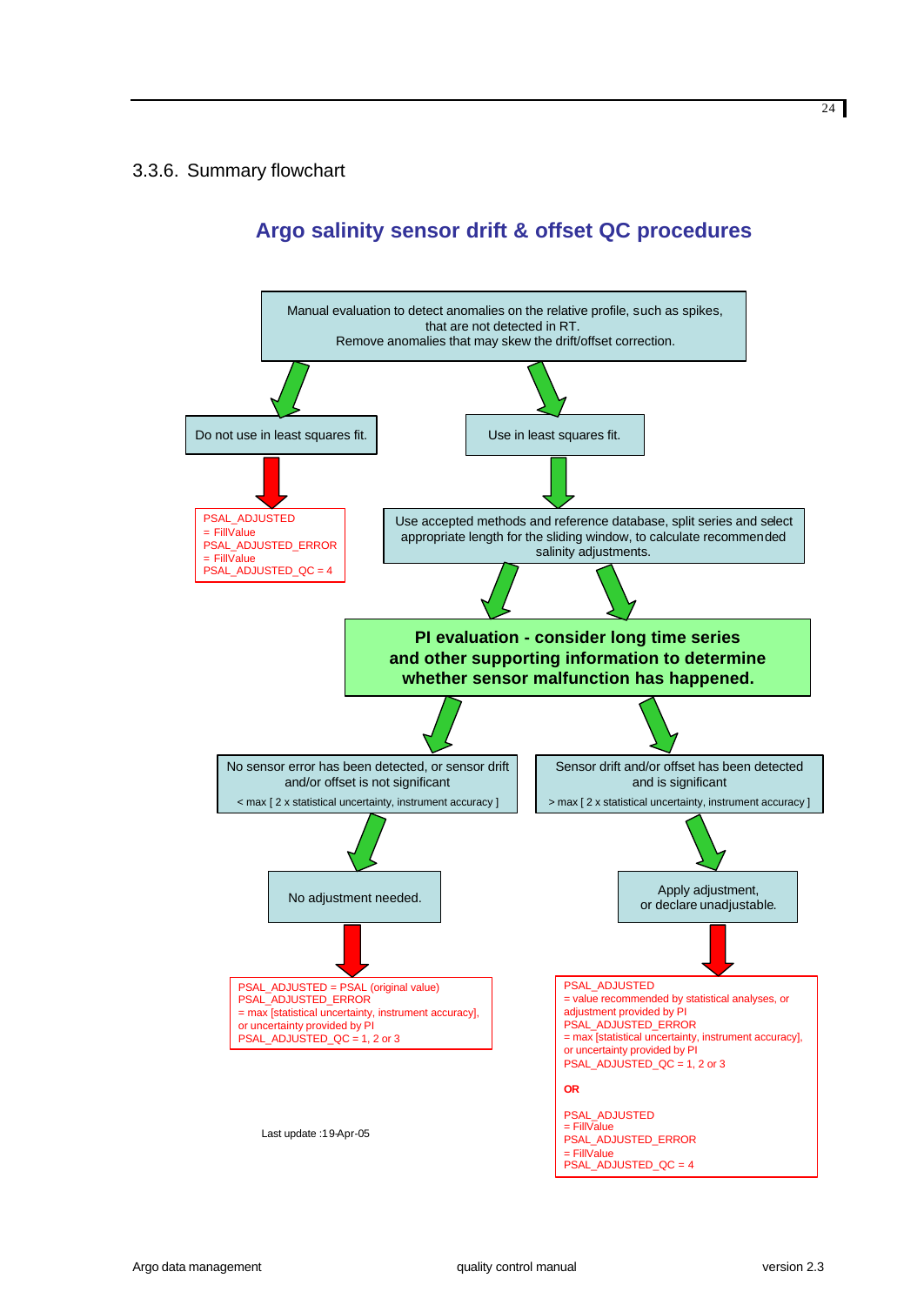# 3.3.7. Timeframe for availability of delayed-mode salinity data

The statistical methods used in the Argo delayed-mode process for checking sensor drifts and offsets in salinity require the accumulation of a time series for reliable evaluation of the sensor trend. Timeframe for availability of delayed-mode salinity data is therefore dependent on the sensor trend. Some floats need a longer time series than others for stable calibration. Thus delayed-mode salinity data for the most recent profile may not be available until sufficient subsequent profiles have been accumulated. The *default* length of time series for evaluating sensor drift is 12 months (6 months before and 6 months after the profile). This means that in general, the timeframe of availability of drift-adjusted delayed-mode salinity data is 6+ months after a profile is sampled.

Users should also be aware that changes may be made to delayed-mode files at any time by DACs and delayed-mode operators. For example, delayed-mode files may be revised when new CTD or float data become available after the original delayed-mode assessment and adjustment. The date of latest adjustment of a parameter can be found in CALIBRATION\_DATE.

Anytime an Argo file is updated for any reason, the DATE\_UPDATE variable will reflect the date of the update. The "profile index file" on the GDACs contains the DATE\_UPDATE information (along with other information) for every file on the GDACs and can be used to monitor updates. The profile index file is maintained in the top-level GDAC directory and is named "ar\_index\_global\_prof.txt"; index files also exist for the meta-data and trajectory files.

# 3.3.8. References

Böhme, L. and U. Send, 2005: Objective analyses of hydrographic data for referencing profiling float salinities in highly variable environments. *Deep-Sea Research II*, **52/3-4**, 651-664.

Johnson, G.C., J.M. Toole, and N.G. Larson, accepted: Sensor corrections for Sea-Bird SBE-41CP and SBE-41 CTDs. *Journal of Atmospheric and Oceanic Technology.*

Wong, A.P.S., G.C. Johnson, and W.B. Owens, 2003: Delayed-mode calibration of autonomous CTD profiling float salinity data by θ-S climatology. *Journal of Atmospheric and Oceanic Technology*, **20**, 308-318.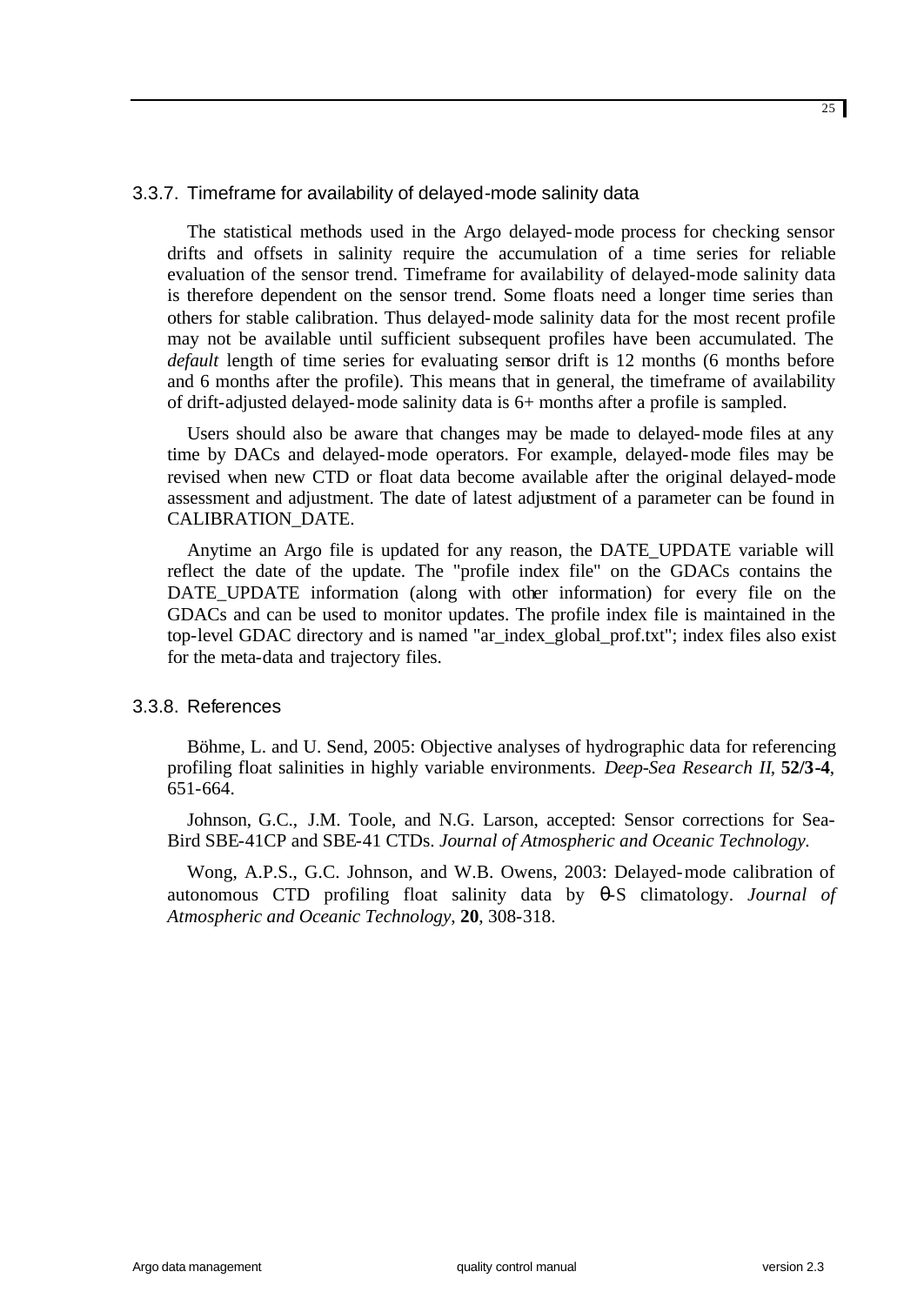# **3.4. Compulsory variables to be filled in a D file**

This section lists the compulsory variables that must be filled in an Argo netCDF file that has been through the delayed-mode process.

# 3.4.1. Measurements for each profile

The following are compulsory measurement variables that must be filled in a D file:

- <PARAM>\_ADJUSTED;
- <PARAM>\_ADJUSTED\_QC;
- <PARAM>\_ADJUSTED\_ERROR.

The variable PROFILE <PARAM> QC should be recomputed when <PARAM>\_ADJUSTED\_QC becomes available. See Section 4.2 for definitions.

Here, <PARAM> denotes all the measurement parameters that are reported in the netCDF file. Currently,  $\langle PARAM \rangle$  = PRES, TEMP, PSAL are the fundamental measurement parameters that are reported in every Argo netCDF file and have approved delayed-mode qc procedures. See Sections 3.1, 3.2, 3.3 on how to fill their related \_ADJUSTED\_ variables.

For <PARAM> = CNDC, CNDC\_ADJUSTED, CNDC\_ADJUSTED\_QC, and CNDC\_ADJUSTED\_ERROR can be their respective FillValues. If they are not their respective FillValues, then CNDC\_ADJUSTED must be calculated to be consistent with PSAL\_ADJUSTED, TEMP\_ADJUSTED, and PRES\_ADJUSTED. CNDC\_ADJUSTED\_QC must be consistent with PSAL\_ADJUSTED\_QC, and CNDC\_ADJUSTED\_ERROR must be consistent with PSAL\_ADJUSTED\_ERROR.

Some Argo netCDF files report DOXY. There is currently no approved method for delayed-mode  $qc$  on DOXY. Therefore, DOXY ADJUSTED = original values recorded in DOXY, DOXY\_ADJUSTED\_QC = '0', DOXY\_ADJUSTED\_ERROR = FillValue, and PROFILE\_DOXY\_QC =  $\cdot$  ' (i.e. Blank, the FillValue for PROFILE\_DOXY\_QC).

# 3.4.2. Scientific calibration information for each profile

Within each single-profile Argo netcdf file is a scientific calibration section that records details of delayed-mode adjustments. It is compulsory to fill the variables in the scientific calibration section at the completion of delayed-mode qc.

In the scientific calibration section, every measurement parameter recorded in the netCDF file should be listed in the variable PARAMETER. For every measurement parameter listed in PARAMETER (PRES, TEMP, PSAL, CNDC, DOXY), there are four variables to record scientific calibration details:

- SCIENTIFIC CALIB EQUATION;
- SCIENTIFIC\_CALIB\_COEFFICIENT;
- SCIENTIFIC\_CALIB\_COMMENT;
- CALIBRATION DATE.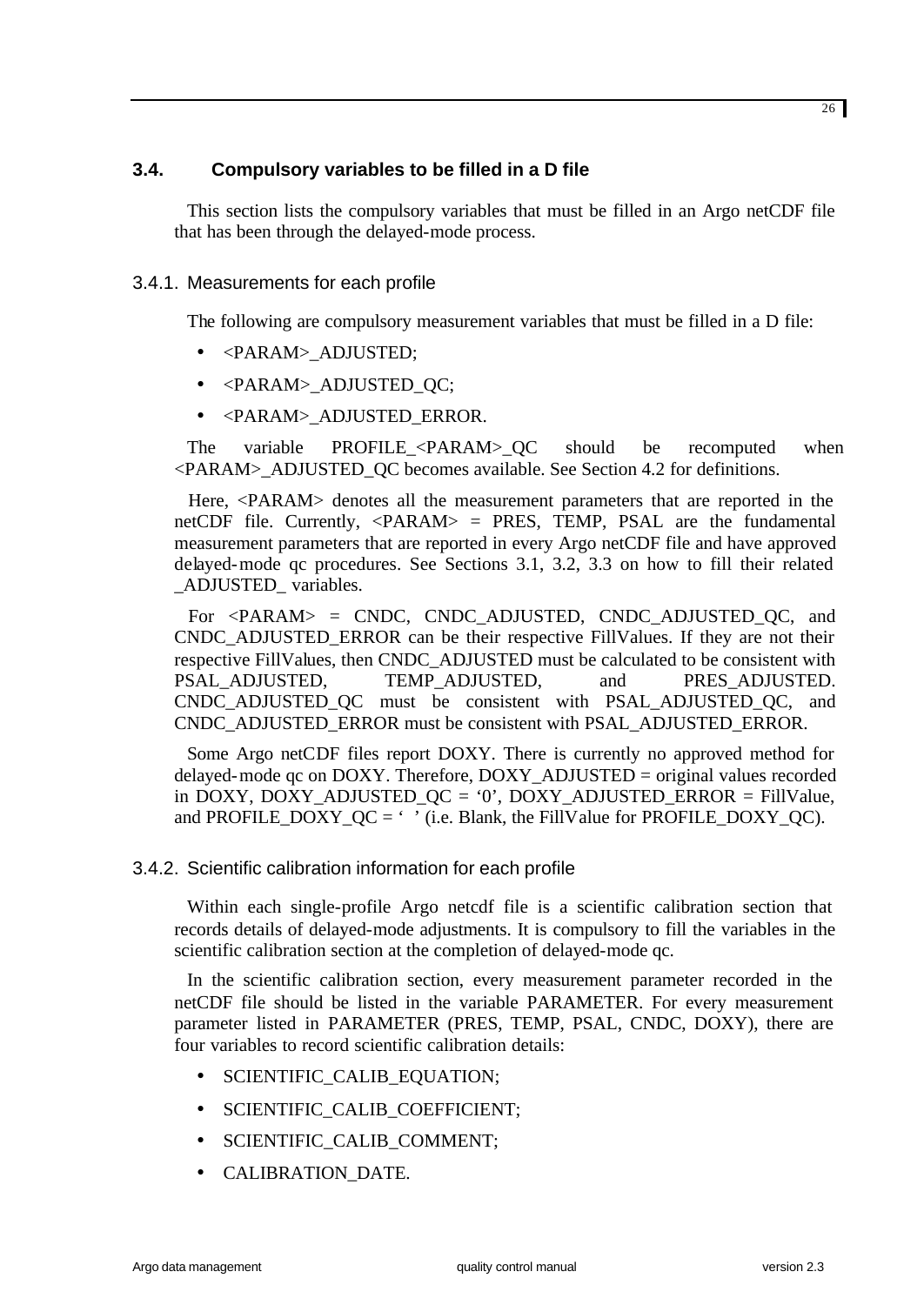In cases where no adjustment has been made, SCIENTIFIC\_CALIB\_EQUATION and SCIENTIFIC CALIB COEFFICIENT shall be filled by their respective FillValues. SCIENTIFIC\_CALIB\_COMMENT shall contain wordings that describe the evaluation.

E.g. 1: "No adjustment is needed because no significant sensor drift has been detected."

E.g. 2: "No approved method for delayed-mode qc on DOXY is available."

In cases where adjustments have been made, examples of wordings for PSAL can be:

SCIENTIFIC CALIB EQUATION: "PSAL ADJUSTED = PSAL  $+$  ? S, where ? S is calculated from a potential conductivity (ref to 0 dbar) multiplicative adjustment term r."

SCIENTIFIC\_CALIB\_COEFFICIENT: " $r = 0.9994 \ (\pm 0.0001)$ , vertically averaged ? S =  $-0.025 \ (\pm 0.003)$ ."

SCIENTIFIC\_CALIB\_COMMENT: "Sensor drift detected. Adjusted float salinity to statistical recommendation as in WJO (2003), with WOD2001 as the reference database. Mapping scales used are  $8/4$ ,  $4/2$ . Length of sliding calibration window is  $+/-20$  profiles"

The PI is free to use any wordings he/she prefers. Just be precise and informative.

Regardless of whether an adjustment has been made, the date of delayed-mode qc for each measurement parameter (PRES, TEMP, PSAL, CNDC, DOXY) should be recorded in CALIBRATION\_DATE, in the format YYYYMMDDHHMISS.

### 3.4.3. Other variables in the netcdf file

A history record should be appended to the HISTORY section of the netcdf file to indicate that the netcdf file has been through the delayed-mode process. Please refer to the Argo User's Manual (§5 "Using the History section of the Argo netCDF Structure") on usage of the History section.

The variable DATA\_MODE should record 'D'.

The variable DATA\_STATE\_INDICATOR should record '2C'.

The variable DATE\_UPDATE should record the date of last update of the netcdf file, in the format YYYYMMDDHHMISS.

Lastly, the name of the single-profile Argo netcdf file is changed from  $R^*$ .nc to  $D^*$ .nc.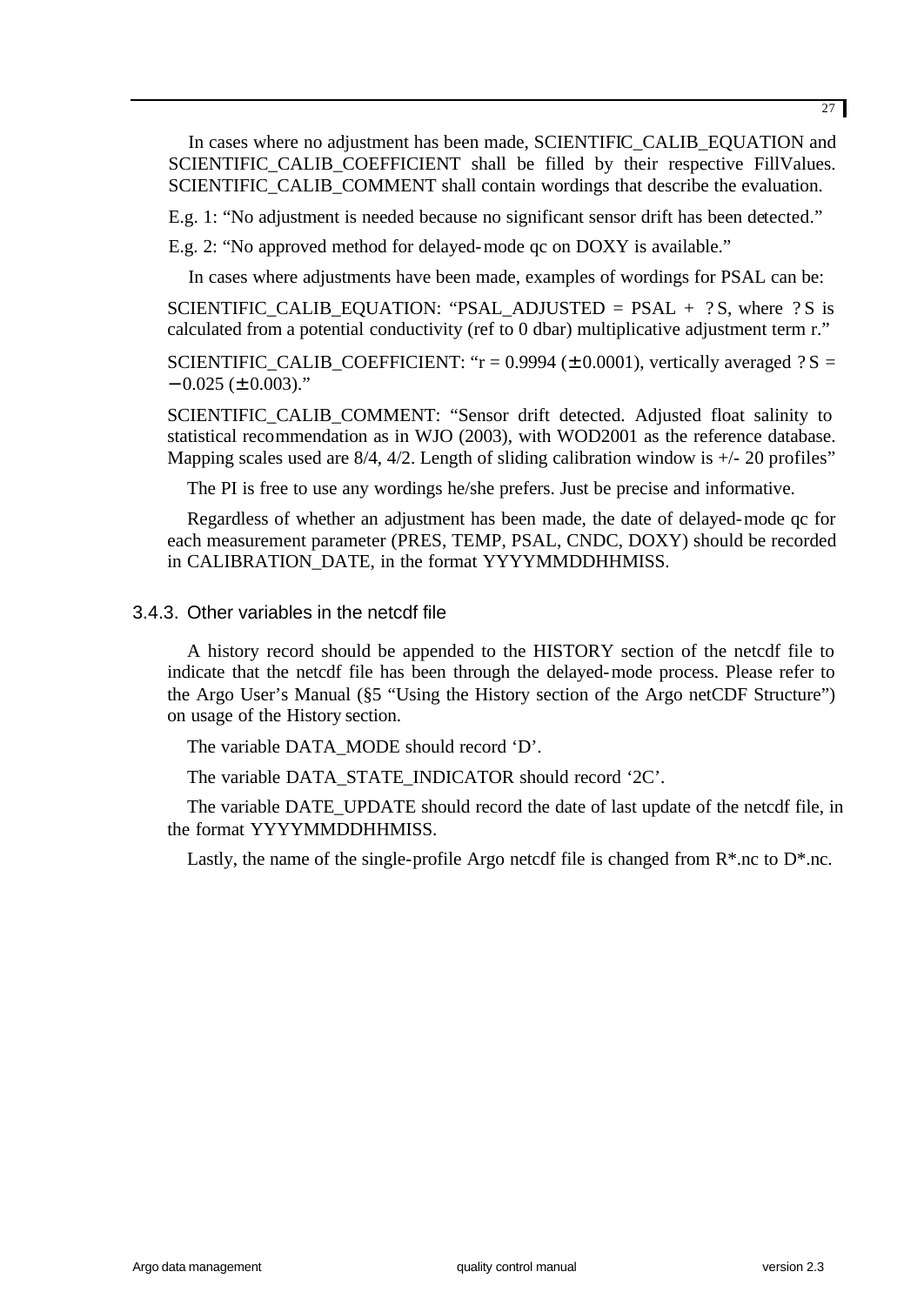# **4. Appendix**

# **4.1. Reference Table 2: Argo quality control flag scale**

This table describes the Argo qc flag scales. Please note that this table is used for all measured parameters. This table is named Reference Table 2 in the Argo User's Manual.

| n | <b>Meaning</b>       | <b>Real-time comment</b>                                  | <b>Delayed-mode comment</b>                             |
|---|----------------------|-----------------------------------------------------------|---------------------------------------------------------|
|   | No QC was            |                                                           |                                                         |
| 0 | performed            | No QC was performed                                       | No QC was performed                                     |
|   |                      |                                                           | The adjusted value is<br>statistically consistent and a |
|   |                      |                                                           | statistical error estimate is                           |
|   | Good data            | All Argo real-time QC tests passed.                       | supplied.                                               |
|   | Probably good        |                                                           |                                                         |
| 2 | ldata                | Probably good data                                        | Probably good data                                      |
|   |                      | Test 15 or Test 16 or Test 17 failed and all other        |                                                         |
|   |                      | real-time QC tests passed. These data are not to          |                                                         |
|   |                      | be used without scientific correction. A flag '3'         |                                                         |
|   |                      | Probably bad data   may be assigned by an operator during | An adjustment has been                                  |
|   | that are potentially | additional visual QC for bad data that may be             | applied, but the value may                              |
| 3 | correctable          | corrected in delayed-mode.                                | still be bad.                                           |
|   |                      | Data have failed one or more of the real-time QC          |                                                         |
|   |                      | tests, excluding Test 16. A flag '4' may be               |                                                         |
|   |                      | assigned by an operator during additional visual          |                                                         |
| 4 | <b>Bad data</b>      | QC for bad data that are uncorrectable.                   | Bad data. Not adjustable.                               |
| 5 | Value changed        | Value changed                                             | Value changed                                           |
| 6 | <b>Not</b> used      | Not used                                                  | Not used                                                |
| 7 | Not used             | Not used                                                  | Not used                                                |
| 8 | Interpolated value   | Interpolated value                                        | Interpolated value                                      |
|   | 9 Missing value      | Missing value                                             | Missing value                                           |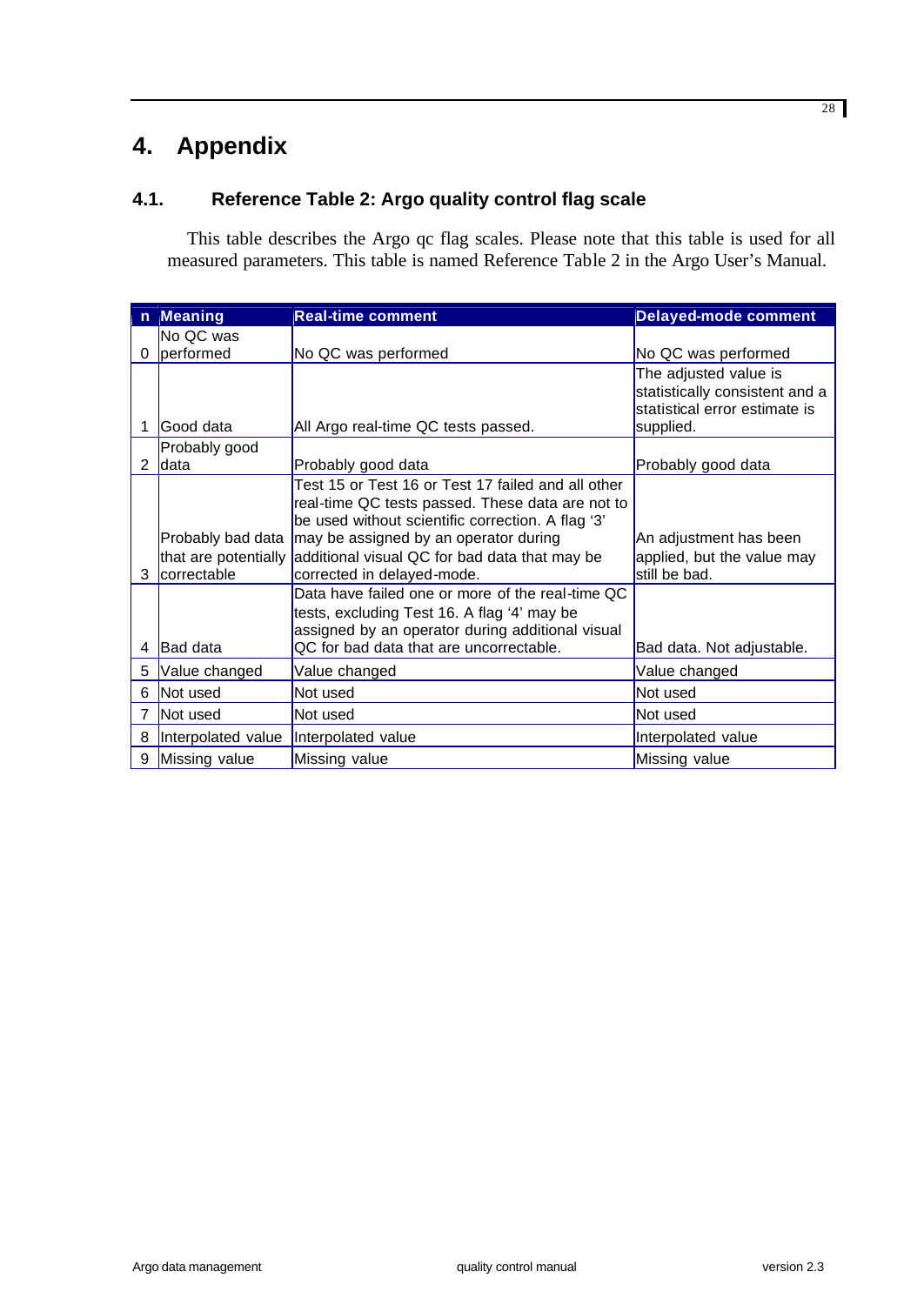# **4.2. Reference Table 2a: profile quality flags**

Please note that this table is used for all measured parameters. This table is named Reference Table 2a in the Argo User's Manual.

*N* is defined as the percentage of levels with good data where:

- o QC flag values of 1, 2, 5, or 8 are GOOD data
- o QC flag values of 9 (missing) are NOT USED in the computation
- o All other QC flag values are BAD data

The computation should be taken from <PARAM>\_ADJUSTED\_QC if available and from <PARAM>\_QC otherwise.

| n Meaning                                             |
|-------------------------------------------------------|
| " " No QC was performed                               |
| A $ N = 100\%$ ; All profile levels contain good data |
| B  75% $\leq N$ < 100%                                |
| C $50\% \leq N \leq 75\%$                             |
| D 25% $\leq N \leq 50\%$                              |
| E $0\% < N < 25\%$                                    |
| $F/N = 0\%$ ; No profile levels have good data        |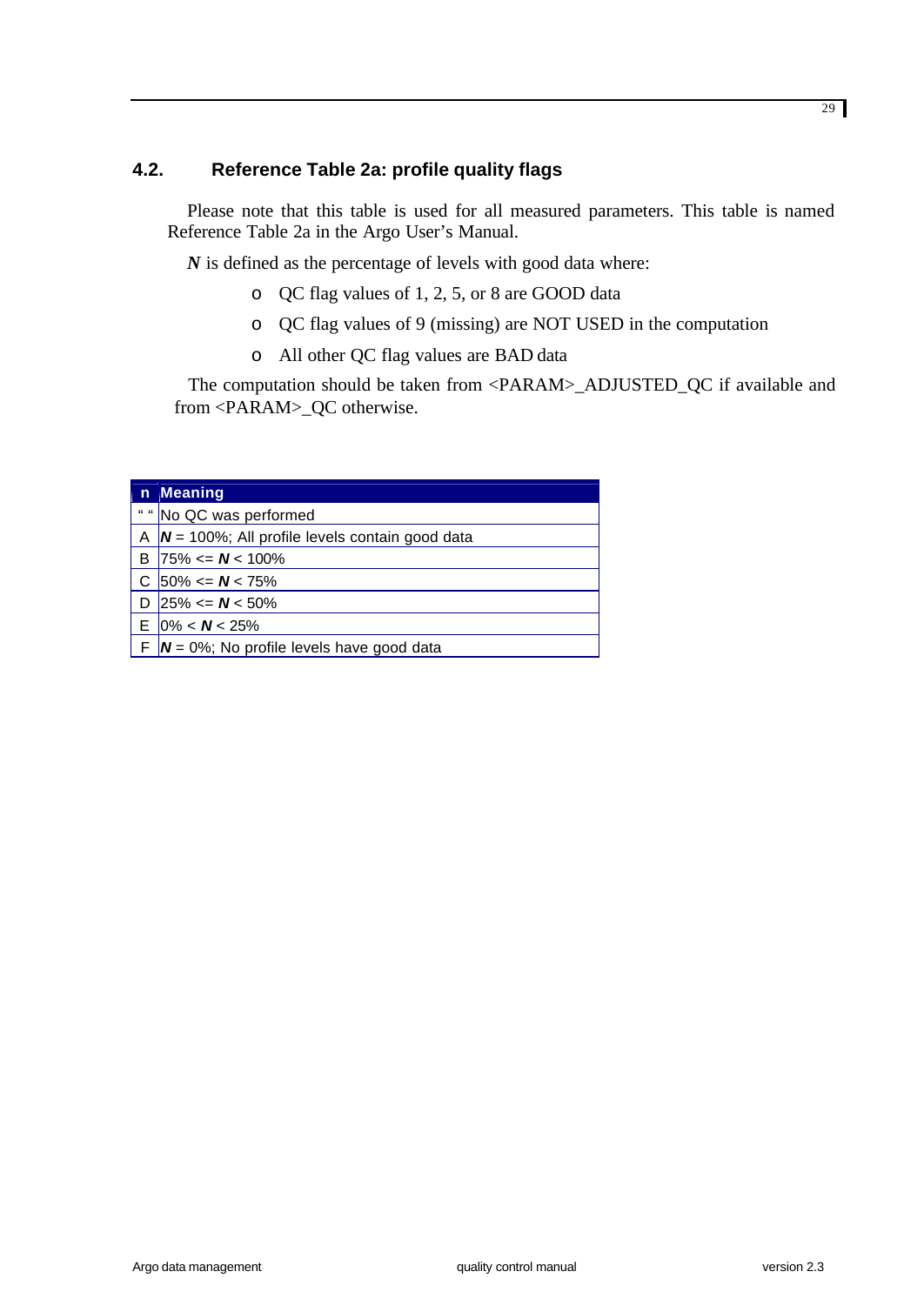# **4.3. Common instrument errors and failure modes**

This section describes some common instrument errors and failure modes that will cause error in float measurements.

# **1. TBTO leakage**

TBTO (tributyltinoxide) is a wide spectrum poison that is used to protect conductivity cells from biofouling. However, accidental leakage of TBTO onto the conductivity cell can occur. This will result in fresh salinity offsets in float series that usually gets washed off. Delayed-mode analysts should pay special attention to the shape of the salinity profiles at the beginning of the float series if TBTO leakage is suspected.

# **2. Pollution events**

Any pollution on the conductivity cell will result in erroneously fresh salinity measurements. When pollution washes off, reversal of sensor drift trend can occur. Delayed-mode analysts need to be careful in splitting float series in such cases.

# **3. Ablation events**

Any ablation of the conductivity cell, such as etching, scouring, or dissolution of the glass surface, will result in erroneously salty salinity measurements.

# **4. Cell geometry changes**

The geometry of conductivity cells can change, thus causing electrodes to change distance. This will result in either an increase or decrease in salinity values.

# **5. Cell circuit changes**

The circuit within the conductivity cell contains capacitors and resistors. Changes to any of these electrical components will affect electrical conductivity and thus will give erroneous (fresh or salty) salinity measurements. Electrical complication can result in sensor drifts that have varying drift rates (e.g. drift rates can change from slow and linear to exponential). Usually jumps in salinity measurements are an indication of electrical malfunction. If electrical complication is suspected, delayed-mode analysts should check the shape of the vertical salinity profiles for adjustability. Usually the vertical profiles after a measurement jump are wrong and so are uncorrectable.

# **6. Low voltage at end of float life, and "Energy Flu"**

APEX floats often experience a sudden rapid decrease in available battery energy reserves. This premature exhaustion of battery, known as "Energy Flu", usually starts about 2 years after deployment. The sharp drop in battery voltage related to "Energy Flu", as well as the low voltage towards the end of a float's natural life, will produce low-of-correct salinity values. eause spiky erratic measurements that will make it difficult for delayed-mode analysts to determine where to split the float series and how to fit a slope. Towards the end of float life, low voltage will result in large drift, followed by death. "Energy Flu" will cause spikes that get worse and more frequent, also followed by death.

# **7. Druck pressure sensor problem**

About 4% of SBE41s have experienced the Druck pressure sensor defect. SeaBird has fixed this problem, so this feature is only included in this section for identifying the profiles that have been affected. The Druck pressure sensor problem is due to internal electrical shorting by the growth of titanium oxide particles ('snowflakes') in the oil-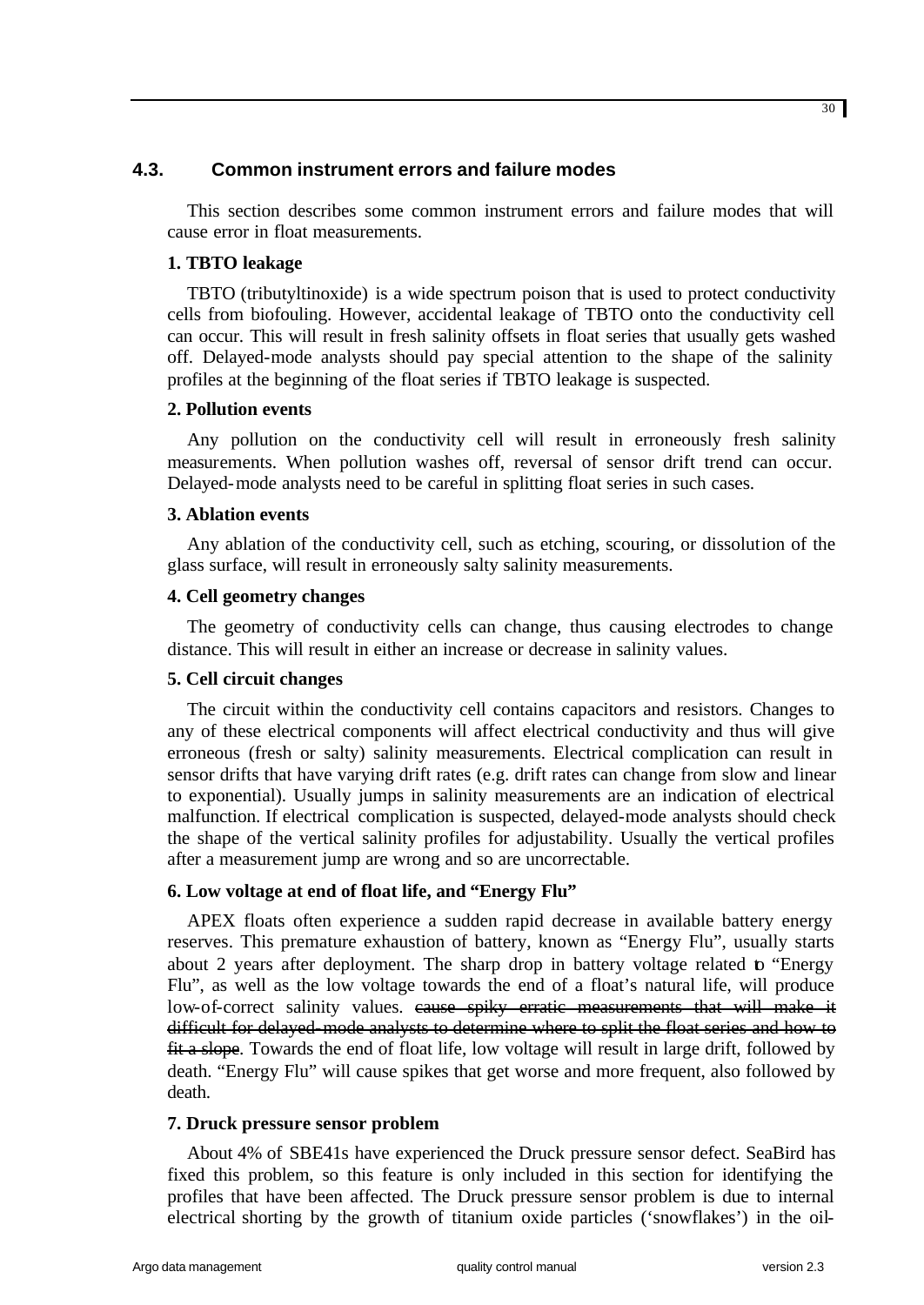filled cavity in the pressure sensor, causing the pressure sensor to report erratic pressure measurements, or going to full scale, i.e. either report PRES  $\sim$  (+) 3000 dbar or (-) 3000 dbar. These erratic pressure measurements will preferentially report deeper than correct. The firmware tries to adjust the piston according to the erroneous deeper pressures, causing the float to park shallower. The float will thus progressively become a surface drifter. Erroneous deeper pressures will also result in the firmware placing the pointer at the deeper nominal sampling levels in the lookup table, thus causing the float to take a sample everytime the firmware performs a lookup (every 6 seconds). The result is a series of measurements from very close-together depth levels. Progressively shallower profiles and close-together measurements are therefore two ways to identify whether the Druck pressure sensor has been contaminated. When the Druck pressure sensor has been contaminated, pressure measurements become suspect and should be considered bad. The corresponding temperature and salinity measurements are therefore also suspect and should be considered bad.

### **8. Incorrect pressure sensor coefficient**

Incorrect scaling coefficient in the pressure sensor will give anomalous T-S curves at depth. The T-S relation will look acceptable, but at depth it will look as if the float is sampling an anomalous water mass relative to nearby floats. Delayed-mode analysts should try to re-scale pressure measurements (e.g. PRES' = PRES  $*$  X) to see whether the T-S curve can be recovered. Air bubbles in the pressure transducer can also cause erroneous pressure measurements that are visible as anomalous T-S curves.

### **9. Cell thermal mass error**

Salinity reported immediately after a float has crossed a strong thermal gradient can be in error as a result of conductivity cell thermal mass. This error arises because of heat exchange between the conductivity cell and the water within it. A float that transits from cold to warm water can result in fresh error, and from warm to cold in salty error. These errors can exceed 0.01 (PSS-78) for strong thermal gradients, and sometimes result in unstable fresh spikes at the base of the mixed layer. A correction algorithm is available from Greg Johnson at Gregory.C.Johnson@noaa.gov.

# **10. Abnormal PSAL "hook" at base of profile**

In some APEX floats, a "hook" in PSAL may be observed in the T-S diagram at the base of the profile. The "hook" appearance occurs when two measurements are reported at nearly identical pressures. The first measurement is bottom of profile and the second is from the pressure lookup table. These salinity "hooks" cannot be detected by the realtime tests, so delayed-mode operators are urged to examine carefully the base of profiles for these "hooks", and flag them appropriately in delayed-mode.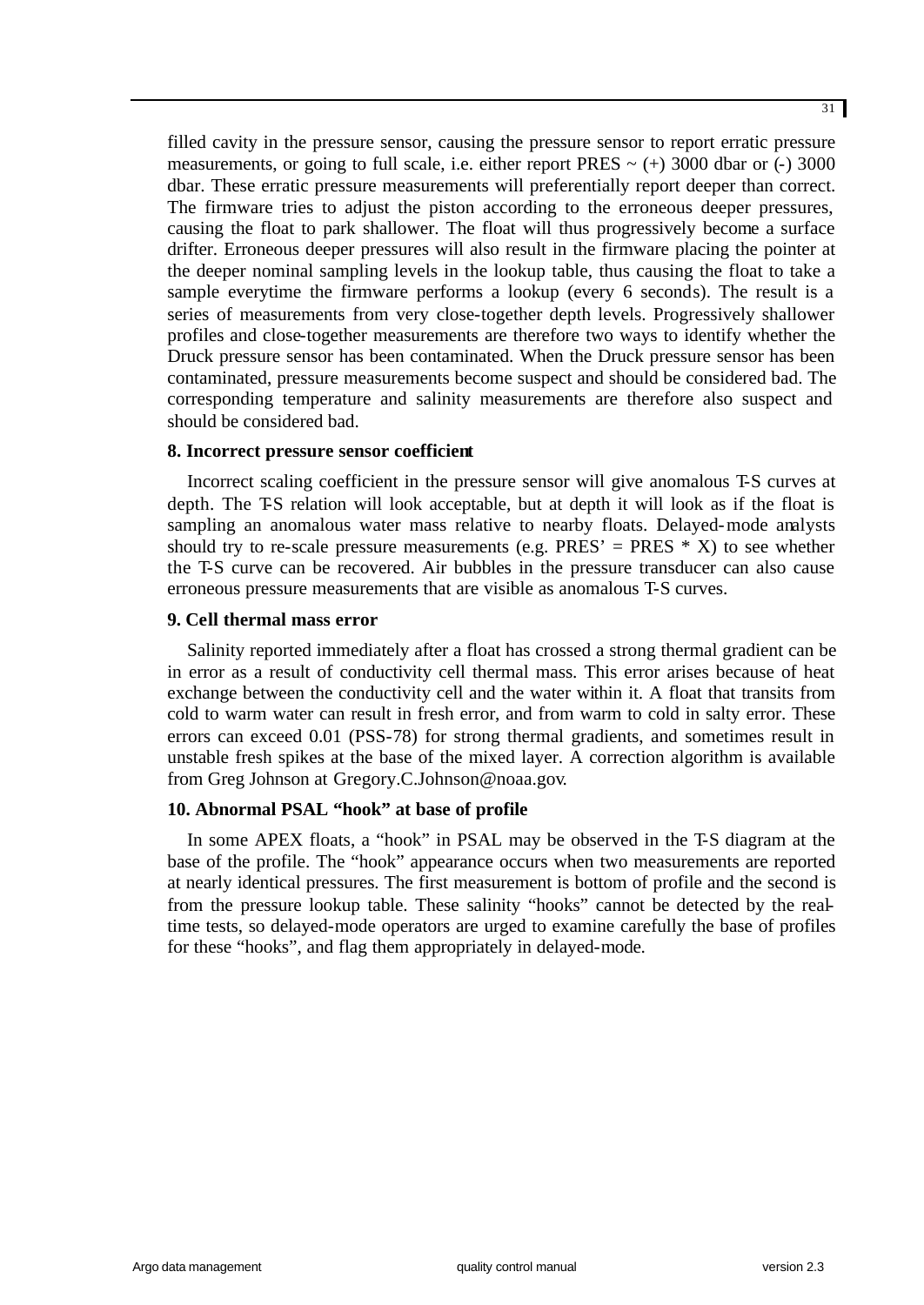# **4.4. Criteria for profiles to be retained in an Argo reference database**

The following criteria are used to select reference data for delayed-mode quality control of Argo salinity profiles in the open ocean.

1). Use only data that have passed all NODC quality control tests for observed level data.

2). Use all country codes.

3). Use only profiles that sampled deeper than 900 dbar.

4). Weed out all data points outside these ranges:  $24 < S < 41$ ,  $0.01 < P < 9999$ ,  $0^{\circ}C < T$  $<$  40°C, except for WMO boxes with latitude > 60°N and latitude < 50°S, where -2.5°C  $\langle T \rangle < 40^{\circ}$ C.

5). For WMO boxes that contain more than 10,000 profiles, only select profiles that are post-1995.

6). Eliminate nearby duplicates.

7). Do objective residual analysis using previously qc-d reference data to identify anomalies. Then do visual inspection of anomalies.

8). Identify each reference profile with a unique ID, e.g. under the parameter SOURCE.

It is recommended that in regions with adequate reference data, that delayed-mode qc on PSAL should use CTD data only. If CTD data are too sparse, bottle data (BOT) may be included.